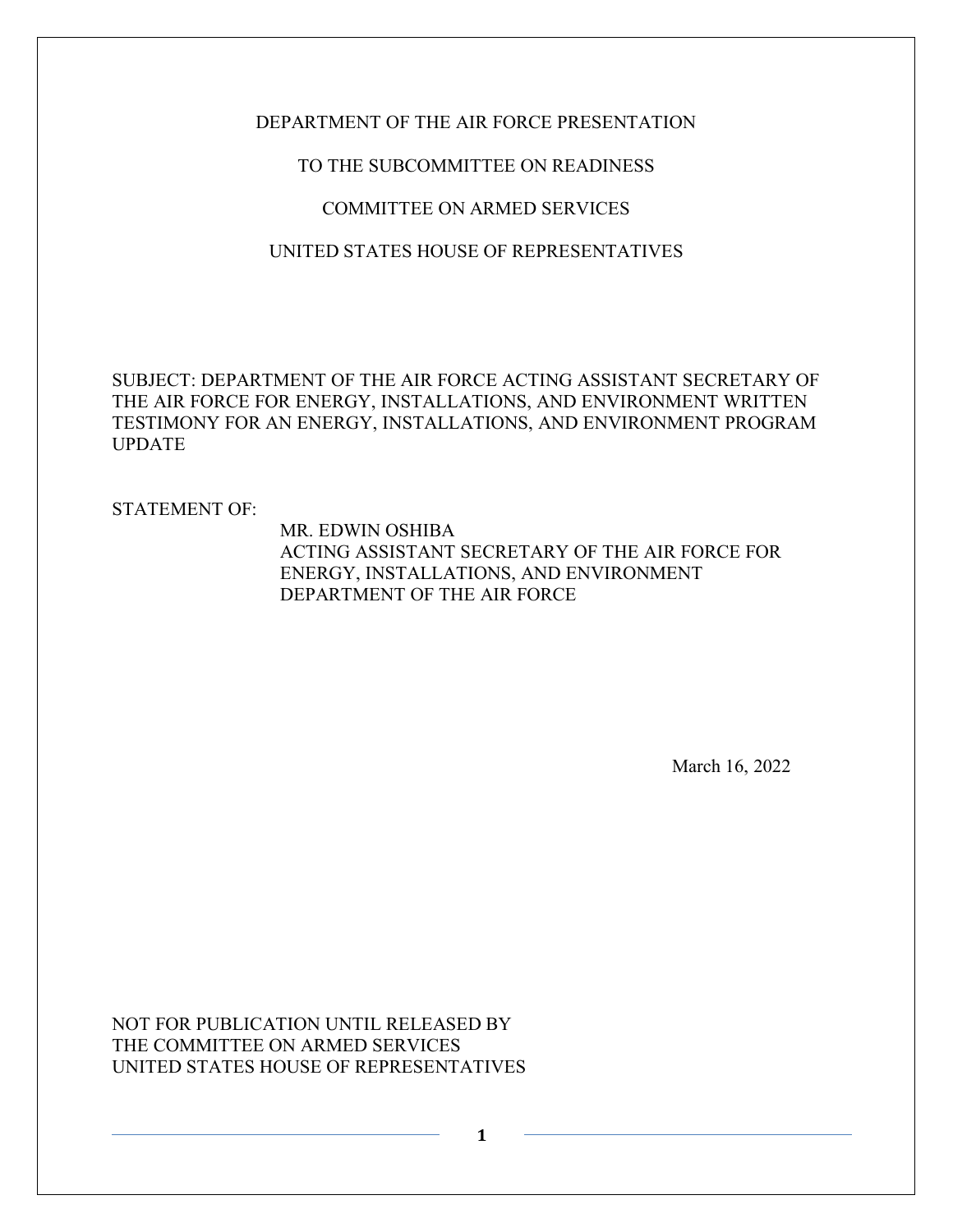### **Introduction**

Chairman Garamendi, Ranking Member Waltz, and distinguished members of the Subcommittee. Thank you for the opportunity to discuss Department of the Air Force (DAF) energy, installations, and environment programs. Installations are platforms to enable and project combat power. Every DAF mission starts and ends on an installation. We train and equip for joint operations, project power, generate readiness, test new weapon systems, and provide safe and healthy communities at our Air and Space Force installations. DAF installations also serve as key nodes in a global network of operating locations enabling Joint Force mission success around the world. Additionally, for a significant number of our 500,000 Airmen, Guardians, and their families, DAF installations are "home." Hence, the readiness, resiliency, and sustainability of installations are matters of strategic importance.

Our Nation faces the nexus of complex challenges: the rise of great power competition with China and Russia; the increasing complexity of multi-domain threats; fiscal pressures; the competition for access to resources in the Global Commons; and the increasing rate of technology change. Finally, we continue to experience the effects of changing climate, exemplified by the growing strength and frequency of extreme weather events, wildfires and droughts. Unmitigated, these endanger not only our Airmen and Guardians, and the places where they live and work, but our weapon systems, infrastructure, and water and power networks.

In the face of these challenges, the DAF has made hard choices to prioritize decisions focused on integrated deterrence in an environment of shrinking advantage against aggressive competitors, operating in an evolving natural environment. The DAF Military Construction (MILCON) program prioritizes nuclear enterprise modernization and Combatant Command (CCMD) infrastructure support in the European and Pacific theaters. We also fund high return-oninvestment operational energy initiatives, which increase our readiness and provide more combat capability for every gallon of fuel consumed while simultaneously reducing greenhouse gas (GHG) emissions. Furthermore, we preserve the well-being and quality of life of our service members and their families through investments in housing, dormitories, child development centers (CDCs), and community support facilities. We remain committed to sustaining the DAF's power projection and enabling platforms—our installations—and appreciate the continued partnership with Congress to ensure Air and Space Forces are well-postured to compete, deter and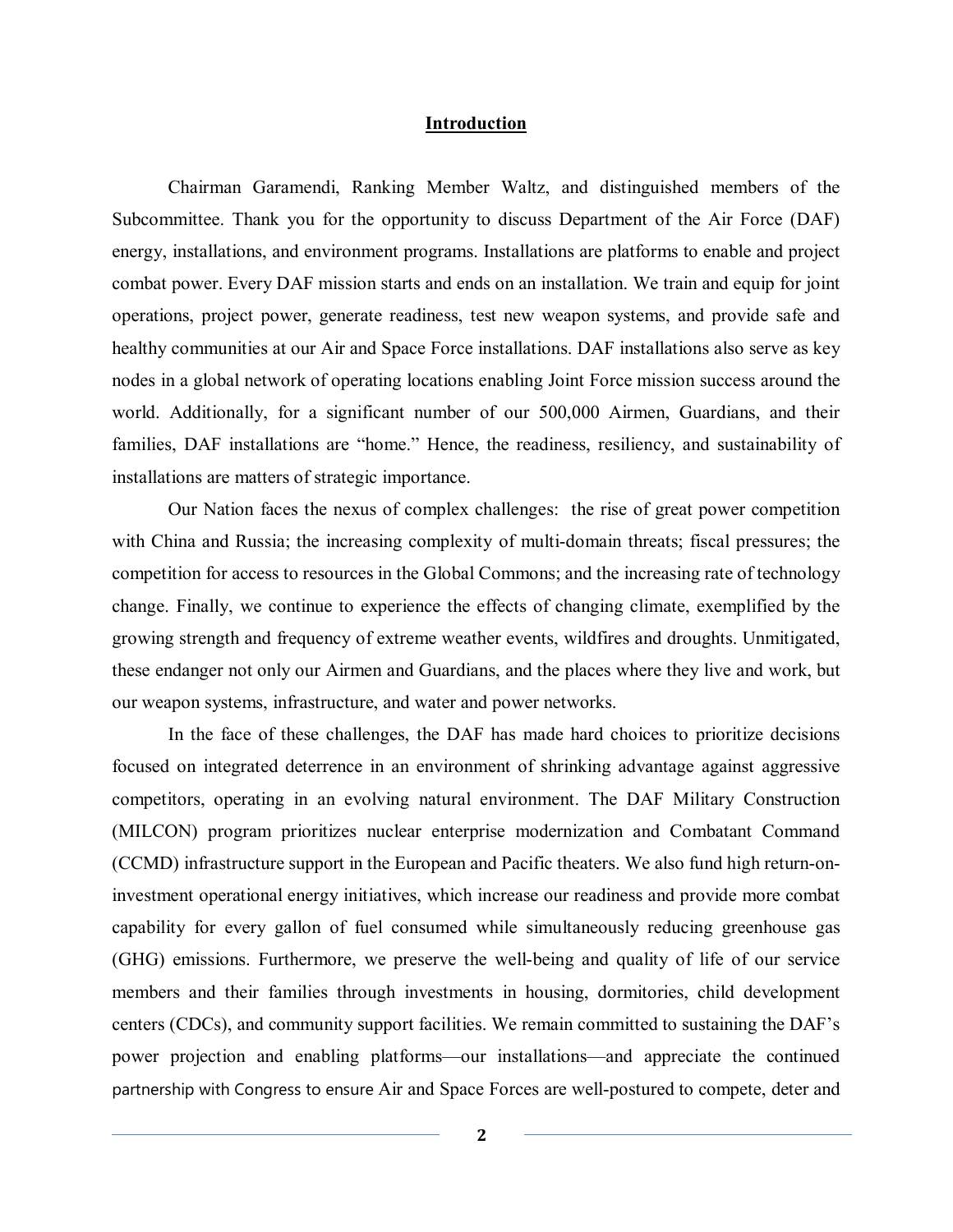win.

#### *Installations*

The DAF continues to balance risk in installation investment in order to prioritize resources to our most mission-critical needs, ensuring the Department can continue to deliver combat capability to the Joint Force. The DAF is performing installation investment through implementation of our Infrastructure Investment Strategy (I2S), increased senior leader oversight of the portfolio, and reforms within our MILCON program. First introduced in 2019, the I2S is the Department's long-term strategy to cost-effectively modernize and restore infrastructure readiness, improve the resiliency of mission-critical nodes, and drive innovation in installation management practices.

In an effort to leverage advanced infrastructure risk analytics, the DAF continues to develop predictive models which use current building condition information to advance requirements. As a result, the DAF developed our first five-year Integrated Priority List (IPL) for Facilities Sustainment, and Restoration and Modernization (FSRM) projects for the FY21-25 program and continues it this year. It is a key step in our intentional shifting from a "worst-first" prioritization approach to investing at the optimal time of the lifecycle for a facility.

DAF senior leaders oversee I2S implementation efforts through the biannual Infrastructure Program Management Review, where we review and provide guidance on the direction of I2S initiatives. In order to assess the impact of funding and asset management practices on infrastructure readiness, the DAF developed a series of metrics. These metrics quantify the impact of I2S policies on infrastructure condition, investment decisions, facility space use, and MILCON cost growth. Assessing the impact of I2S initiatives on a regular basis allows senior leaders to make timely decisions that affect not only execution of the program but future budget decisions as well.

#### *Operational Energy*

Our Joint Force wargames have highlighted the critical need to defend our energy networks at home and abroad, from our bases to forward deployed locations. Contested and competitive operating environments and the changing geopolitical landscape threaten our fuel and power supplies like never before. The DAF does not—and will not—have undisputed access to the substantial energy resources we require to operate around the world. In order to achieve our global mission, warfighters must have assured access to energy resilient to all hazards and threats.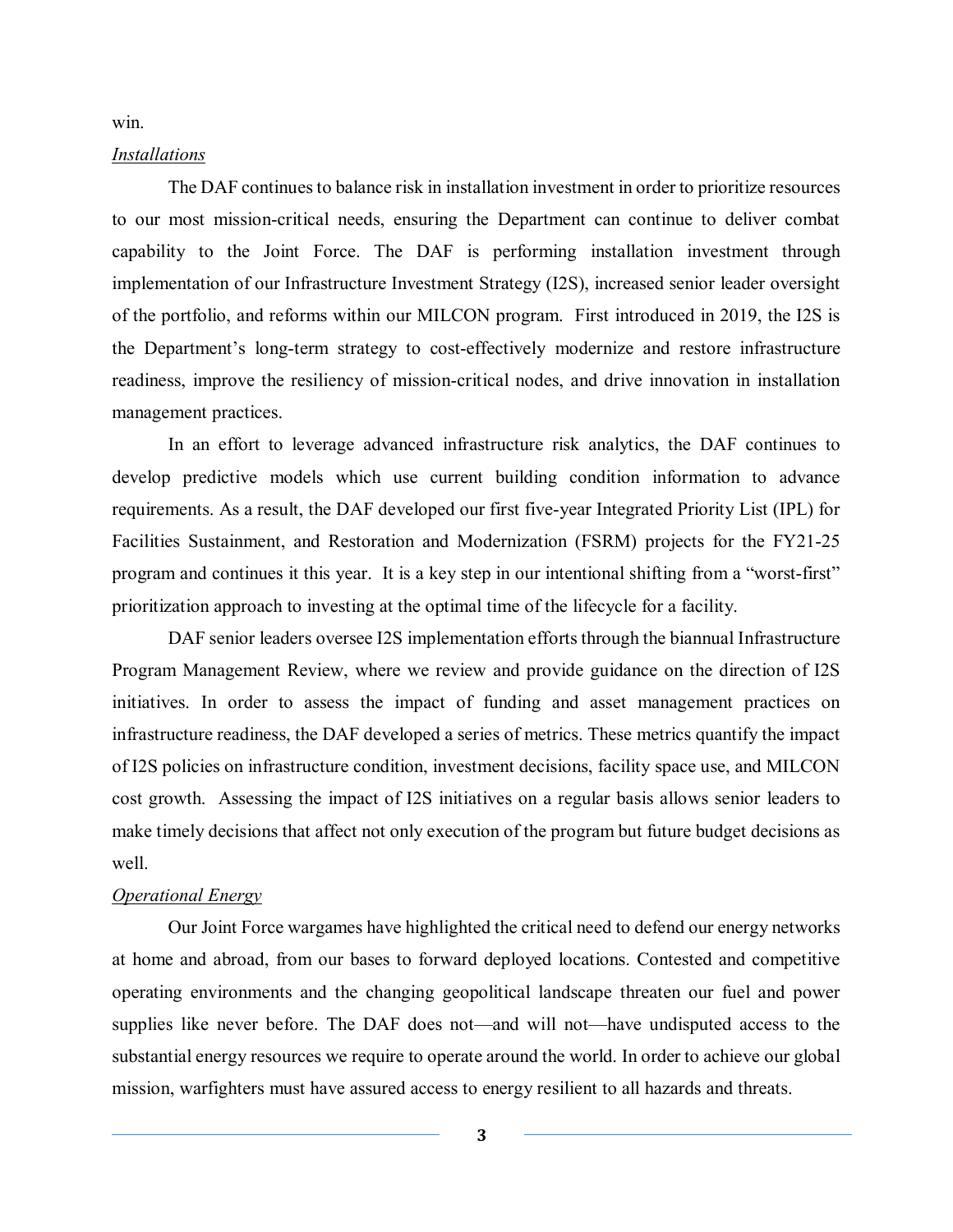In light of this, the DAF infuses energy considerations into the strategic planning process while investing in energy Research, Development, Test, and Evaluation (RDT&E). We aim to ensure the acquisition system values and enhances the energy supportability of future platforms and operations, considering a full range of resilient, cyber-secure, and sustainable energy solutions to meet the needs of mission critical functions while decreasing energy demand where possible. Through exercises, wargames, and modeling and simulation, we are incorporating energy resilience into emerging joint operational concepts to better identify and mitigate risk.

#### *Tackling the Climate Crisis*

Last fall, the Secretary of Defense released the DOD Climate Adaptation Plan and DOD Climate Risk Analysis, emphasizing climate as a national security priority. Over the past several years, we have seen first-hand the impacts climate and severe weather can have on our installations and operations. Increasing temperatures, changing precipitation patterns, and more extreme and unpredictable weather conditions pose new risks to DAF operations, readiness, installations, and facilities. The effects of climate change on the DAF are accelerating; the time for action is now. As the largest fuel consumer in the DOD, the DAF is not only addressing the need for climate adaptation to improve our resilience, but introducing climate mitigation efforts to optimize fuel consumption and reduce our logistics burden, while simultaneously reducing greenhouse gas emissions. Additionally, the DAF is developing a comprehensive Climate Action Plan aligned with our national security imperatives that lays out our climate priorities and actionable goals to address the complex threat of climate change.

In recent years, Congress has included numerous provisions in legislation to enhance installation resilience efforts across the Department of Defense. The DAF, in conjunction with the Office of the Secretary of Defense (OSD), is implementing these provisions. We are incorporating climate and energy resiliency considerations into Installation Development Plans (IDPs), while over 90 locations completed the hazard screening and risk assessment portions of the *DAF Severe Weather and Climate Hazard Screening and Risk Assessment Playbook*. The *Playbook* gives installation-level planners a consistent and systematic framework to screen for severe weather and climate hazards and assess current and future risks. We will include these results into Installation Climate Resilience Plans (ICRPs), serving as the military installation resilience component of our major military installation master plans by the end of FY25. Additionally, we completed 52 Installation Energy Plans in 2021 to identify risks and track and adjust requirements to advance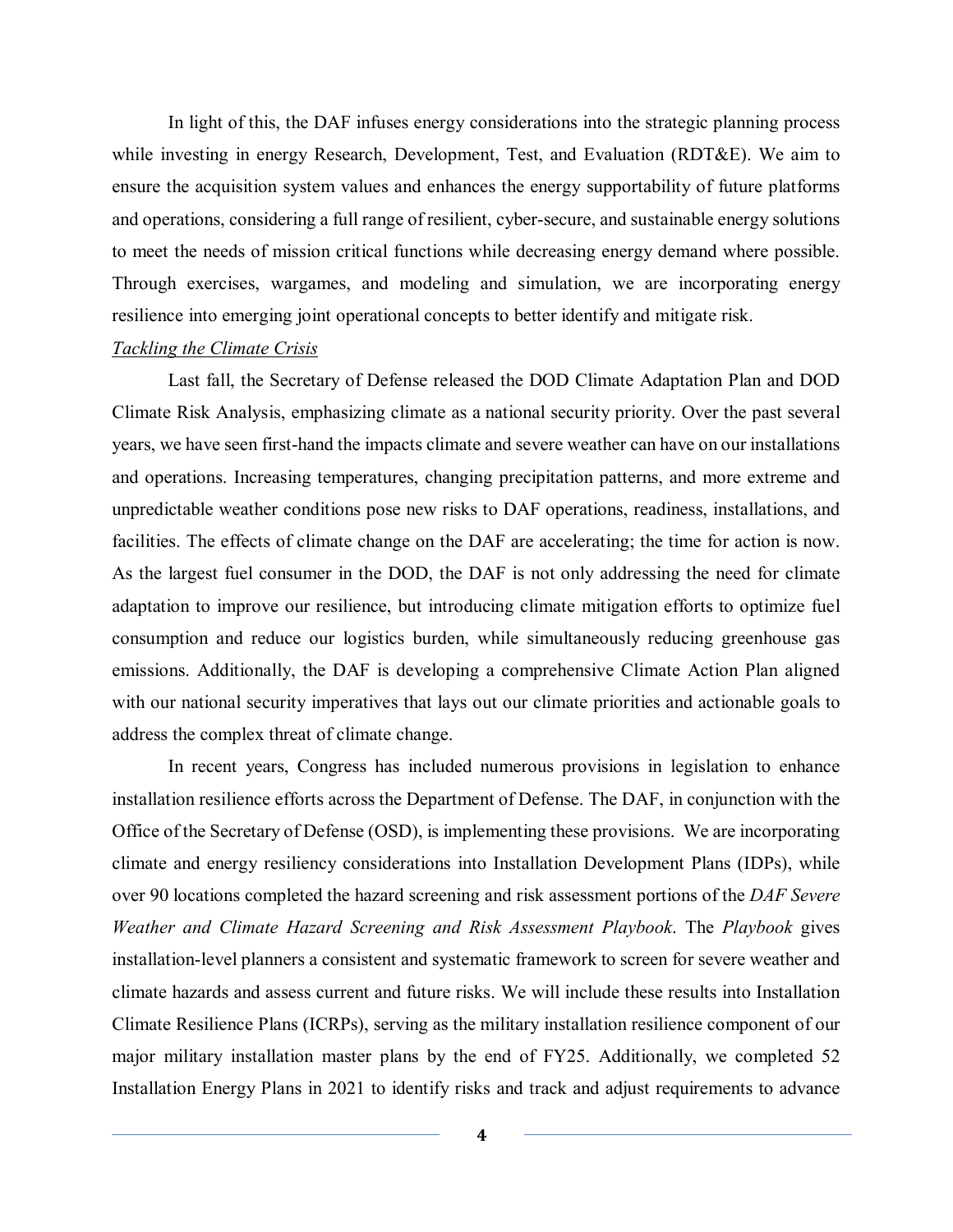energy and water resilience goals.

The DAF is integrating resiliency considerations into MILCON and other construction projects as well. We assess all projects to determine if the planned facility could be impacted by current or future mean sea level fluctuations or if it is located in a 100-year floodplain for noncritical facilities and a 500-year flood plain for critical facilities. We implement resiliency actions when required by the mission or when feasible and cost-effective. The DAF drives changes to the Unified Facilities Criteria (UFCs) and then applies those revised building codes to all MILCON projects. Many of these UFCs have been updated to specifically incorporate resilience considerations, such as sea level rise scenario planning and updated structural engineering criteria to address wind, seismic, and flood threats.

The DAF is also incorporating operational energy efficiency initiatives to reduce risk to the warfighter, increase lethality, and reduce our climate impact. We are working to implement a number of energy-informed solutions into operations that will increase aircraft range, streamline mission execution, and improve readiness, while also mitigating greenhouse gas emissions.

To help address these challenges, the DAF is prioritizing the development of a climateinformed workforce, and leveraging data and analytics to make climate-informed decisions. Creating a climate literate workforce is fundamental to finding solutions to the climate crisis. The DAF must educate the force, including senior leaders, to create a culture where Airmen and Guardians understand the implications of climate change and are capable of making climateinformed decisions. Climate considerations will continue to be incorporated into our guidance, plans, and policies to ensure our Air Force and Space Force investments in facilities, infrastructure, and installation energy promote resilience to more frequent and severe weather events, while maximizing our readiness with a reduced energy footprint.

#### **Special Interest Items**

### *Winter Storms of 2021*

Winter storms in early 2021 throughout much of the Midwest and southern United States had a considerable impact on DAF installations, with damage amounting to \$330 million at 24 installations. A majority of the damage resulted from burst water and fire suppression lines due to freezing. Our personnel prepared our installations admirably, but numerous factors—including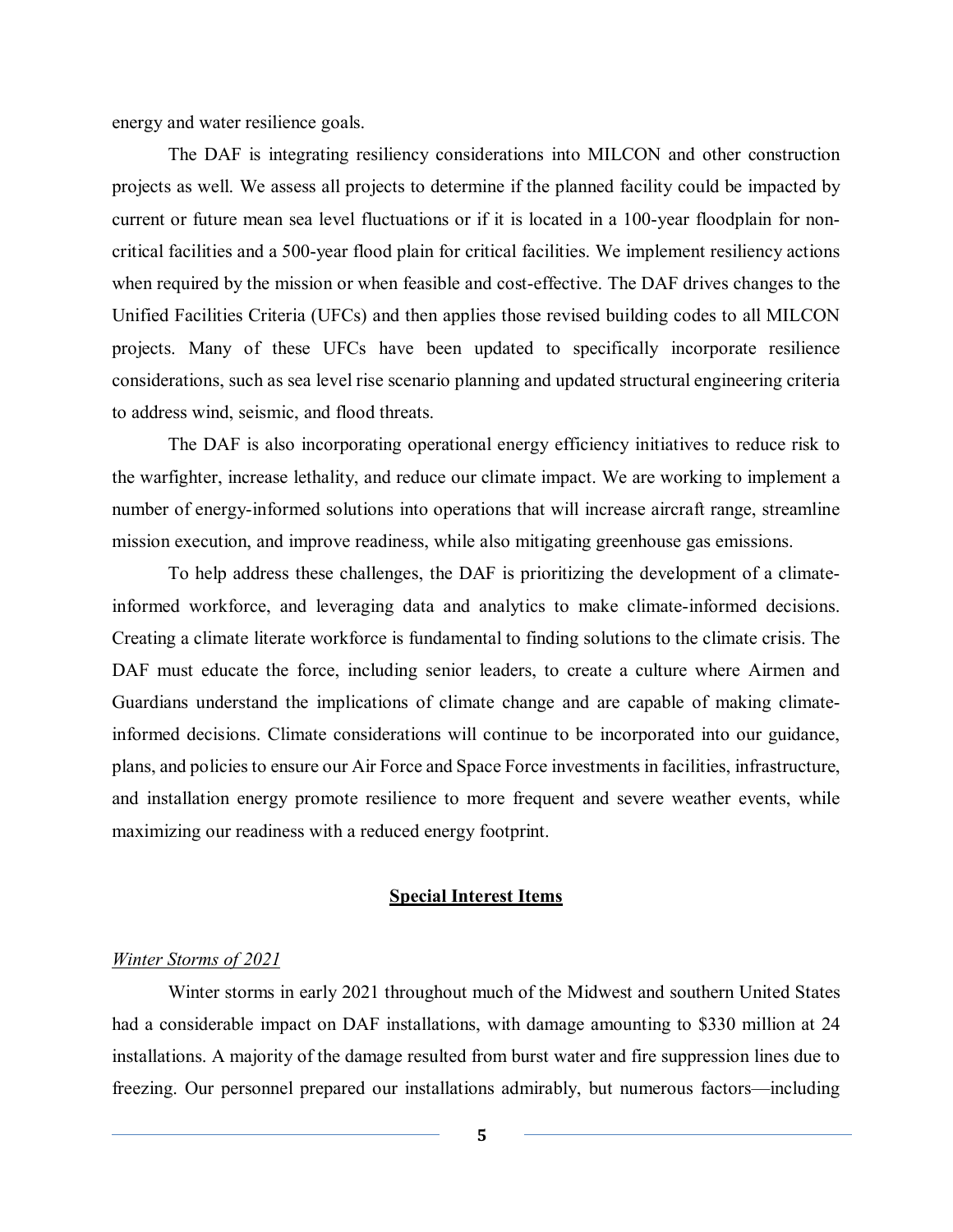sustained periods of extreme cold, degraded facilities and infrastructure, and off-base power and water supply issues—led to damage and temporary interruptions. Several installations experienced limited power or water interruptions consistent with interruptions experienced in their local communities. Back-up energy sources and contingency plans, as well as effective coordination with commercial power and water suppliers, were generally effective in minimizing the length and impact of utility interruptions. In some cases, such as at Offutt AFB, installations used on-base power plants and generators to supply their own power. These efforts were instrumental in helping the utility provider stabilize the power grid and minimize rolling blackouts in the community.

## *Natural Disaster Recovery Efforts*

Through the Natural Disaster Recovery program, the DAF will rebuild Tyndall AFB, FL, and Offutt AFB, NE, in a more efficient and resilient manner. We are designing and constructing facilities using the latest UFCs. To buttress Tyndall AFB from future effects of climate change, the DAF made a policy decision to design beyond the minimum UFC criteria for civil and structural engineering. We used a minimum design wind speed of 165 miles per hour for all new facilities, exceeding the highest wind speed captured during Hurricane Michael, and incorporated best practices from the Florida Building Code's High Velocity Hurricane Zone for Miami-Dade, Broward, and coastal Palm Beach Counties. Facilities are also being designed 14 to 19 feet above today's mean sea level, which incorporates a 7-foot projected sea level rise scenario through the year 2100.

Additionally, we emphasized coastal resiliency in the plan for Tyndall AFB. This partnered approach includes cost-shared investments, which combine with DAF investments to attenuate storm energy through natural infrastructure before it reaches built infrastructure. Key partners such as the Defense Advanced Research Projects Agency, Fish and Wildlife Service, Bay County, the Florida Department of Environmental Protection, and the University of Florida are working together as part of OSD's Readiness and Environmental Protection Integration Program. We are exploring several low life-cycle cost "Engineering with Nature" initiatives, to include sand fencing, submerged shoreline stabilization, living shorelines, oyster reefs, and marsh and seagrass enhancements.

At Offutt AFB, we are consolidating facilities to higher ground—out of the 100-year floodplain. Where relocation is not possible due to mission requirements, we are raising the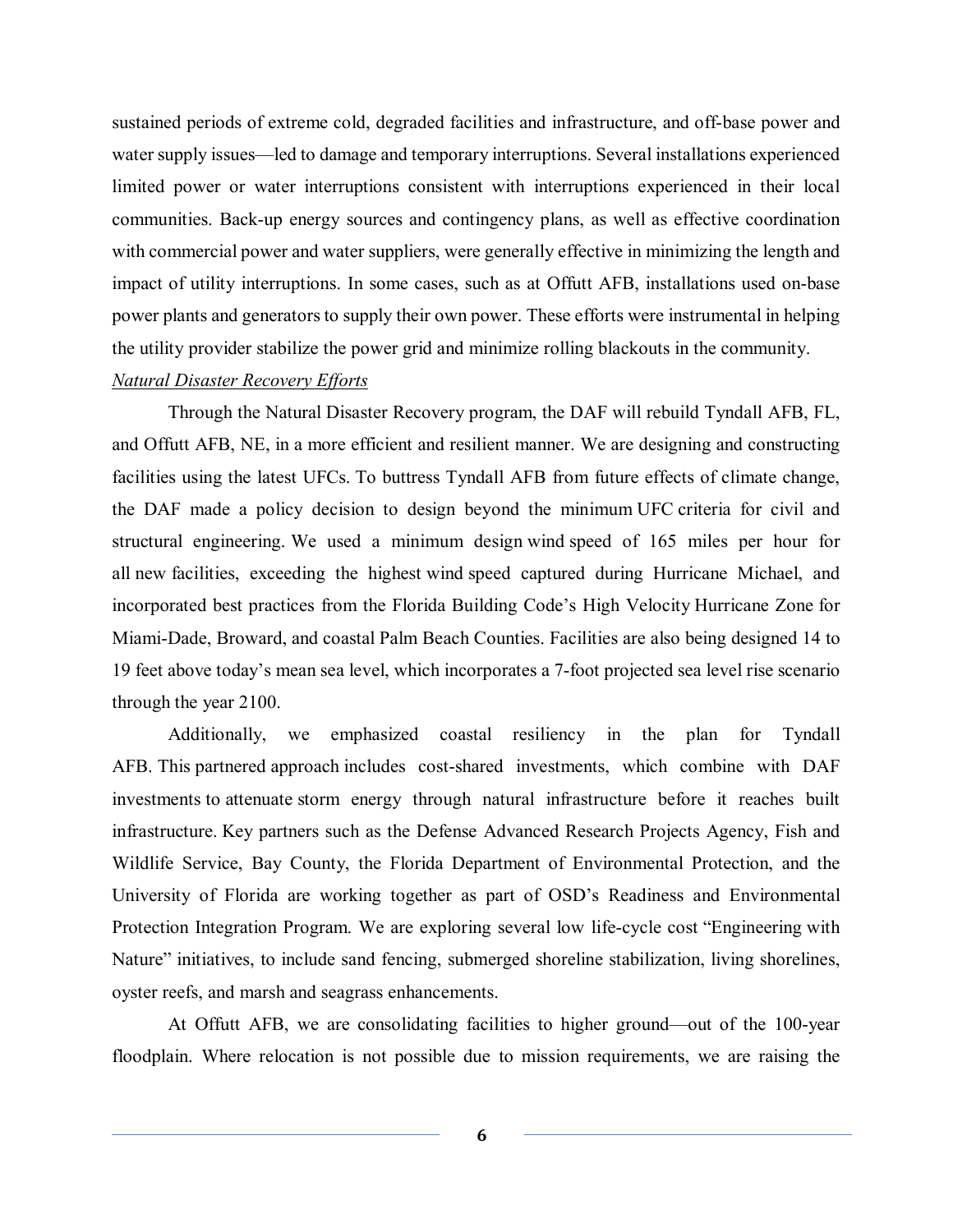finished floor elevation above the floodplain and building in a way to minimize clean-up should flooding occur again.

## *Taking Care of People*

In early 2020, the DAF established a cross-functional Child Care Capacity Initiative Working Group to address unmet child care needs. This team prioritized child development and school age care facility projects based on unmet child care demand, staffing, and building conditions. We issued a Strategic Enterprise Executive Decision memo directing installations to initiate planning actions for 14 projects identified on the prioritized list. The DAF is using the \$11 million in MILCON P&D funds provided in FY20 to initiate designs and posture these projects for future execution. Five of our top priority child development centers (CDCs)—Sheppard AFB, TX; Joint Base San Antonio (JBSA)-Lackland, TX; JBSA-Fort Sam Houston, TX; Wright-Patterson AFB, OH; and Royal Air Force (RAF) Lakenheath, in the United Kingdom—were authorized in the FY22 NDAA. Construction of a new CDC at Tyndall AFB is scheduled to be complete by December 2022, and construction of a new CDC at Joint Base Andrews, MD, is expected to be ready to award in the summer of 2022. Because CDCs have not historically competed well against other mission-related priorities in the MILCON program, we have turned to FSRM resources to address childcare facility concerns while we posture MILCON projects for future execution. We will have 10 FSRM projects, valued at \$38 million, ready to award in FY22, pending appropriations.

 The DAF is also committed to ensuring unaccompanied service members are provided quality housing on our dormitory campuses. The Department has underscored the roles and responsibilities of Commanders in protecting the health and safety of unaccompanied Airmen and Guardians. Commanders enforce inspection criteria to identify and report conditions requiring immediate and future maintenance, as well as adequately resource maintenance and repair programs to effectively address requirements. Funded from the DAF FSRM account, the investment strategy for dormitories focuses on restoration and modernization of these facilities in their existing configurations. This enables the DAF to focus MILCON funds on modern, formal training facilities for newly recruited Airmen, such as the Airman Training Center at JBSA-Lackland.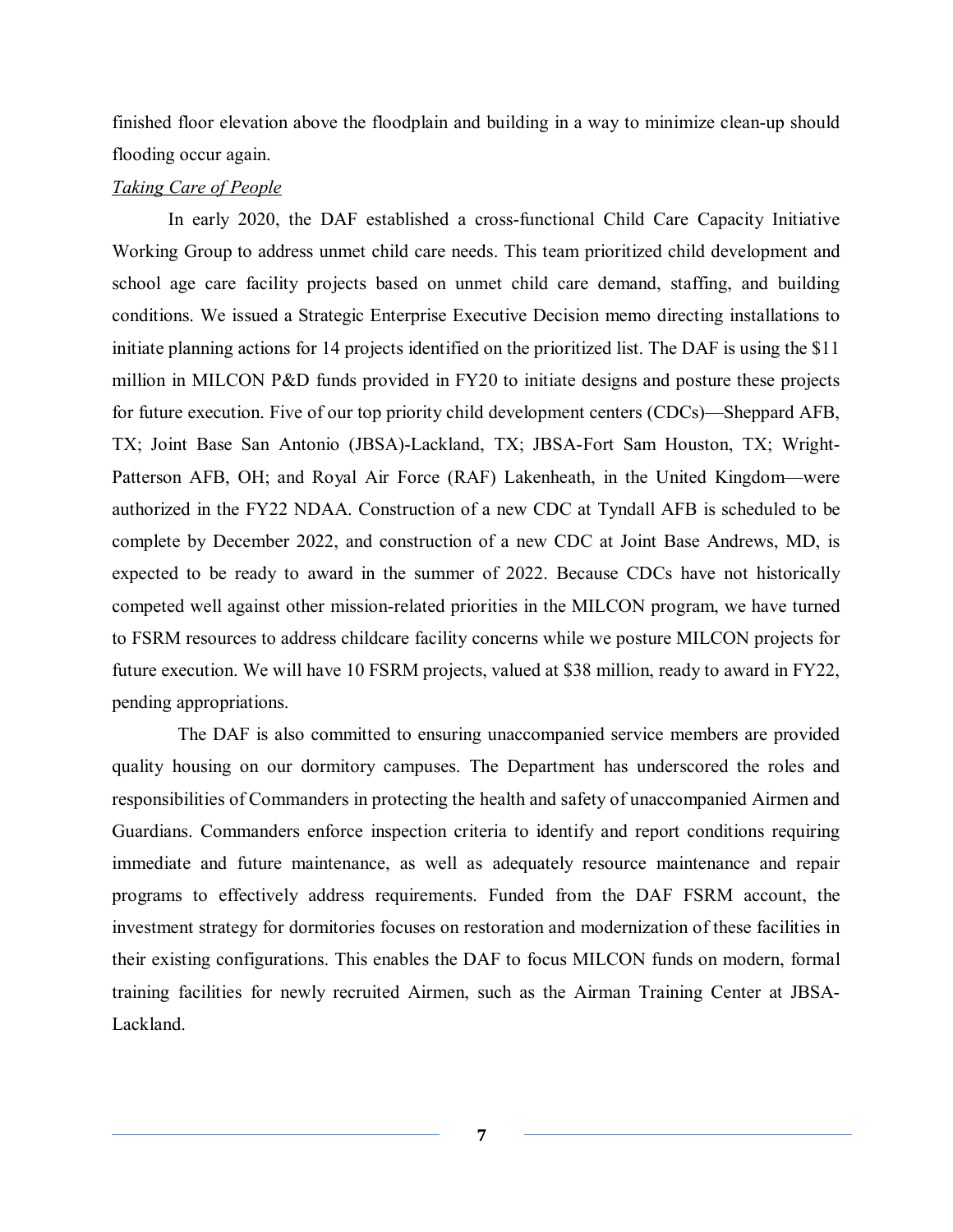#### *Space Force*

In accordance with Department of Defense direction that the Space Force be established as a lean, agile, mission-focused military Service, the Space Force will rely on the Air Force for infrastructure, logistics, security, medical services, and a host of other support functions at their bases. Formal agreements and implementation plans are in place to codify all stakeholder roles and responsibilities. In FY22, the DAF will transfer FSRM, unaccompanied housing, and facilities operations funds to the Space Force for execution. The Space Force also developed a separate governance process for their infrastructure investments, leveraging current DAF processes, to ensure strategic alignment of investments to Space Force priorities.

#### **FY22 MILCON Program**

In FY22, the DAF MILCON request was \$2.38 billion, approximately double the FY21 enacted amount. This return to previous funding levels will support the DAF's commitment to fulfilling 2018 National Defense Strategy (NDS) requirements, posturing for the future high-end fight, and taking care of our Airmen, Guardians, and their families.

The program supports Combatant Commanders with a focus on the Pacific and European theaters and modernizing the nuclear enterprise. Our request also focused on P&D to reinforce the Department's MILCON program stability and consistency. Additionally, the MILCON program continues efforts to bed down new weapons systems and seeks to recapitalize facilities that have outlived their useable life or no longer meet mission requirements.

## *Combatant Commander Infrastructure*

The FY22 MILCON program prioritized Combatant Commander requirements with a particular emphasis on the Pacific and European theaters. Support to U.S. Indo-Pacific Command will enhance the United States defensive posture in the region, reassure allies and partners, and increase readiness capabilities. The request included \$545 million for projects in Alaska, Guam, Japan, and Australia to recapitalize key facilities, disperse resources, and construct operational facilities as well as Pacific-focused P&D. The request also included construction of three warehouses to store pre-positioned Airfield Damage Repair equipment and materials in Guam and Japan, aircraft operations and maintenance facilities in Australia and Japan, munitions storage structures in Guam and Japan, and a runway extension to increase airfield capacity in Alaska.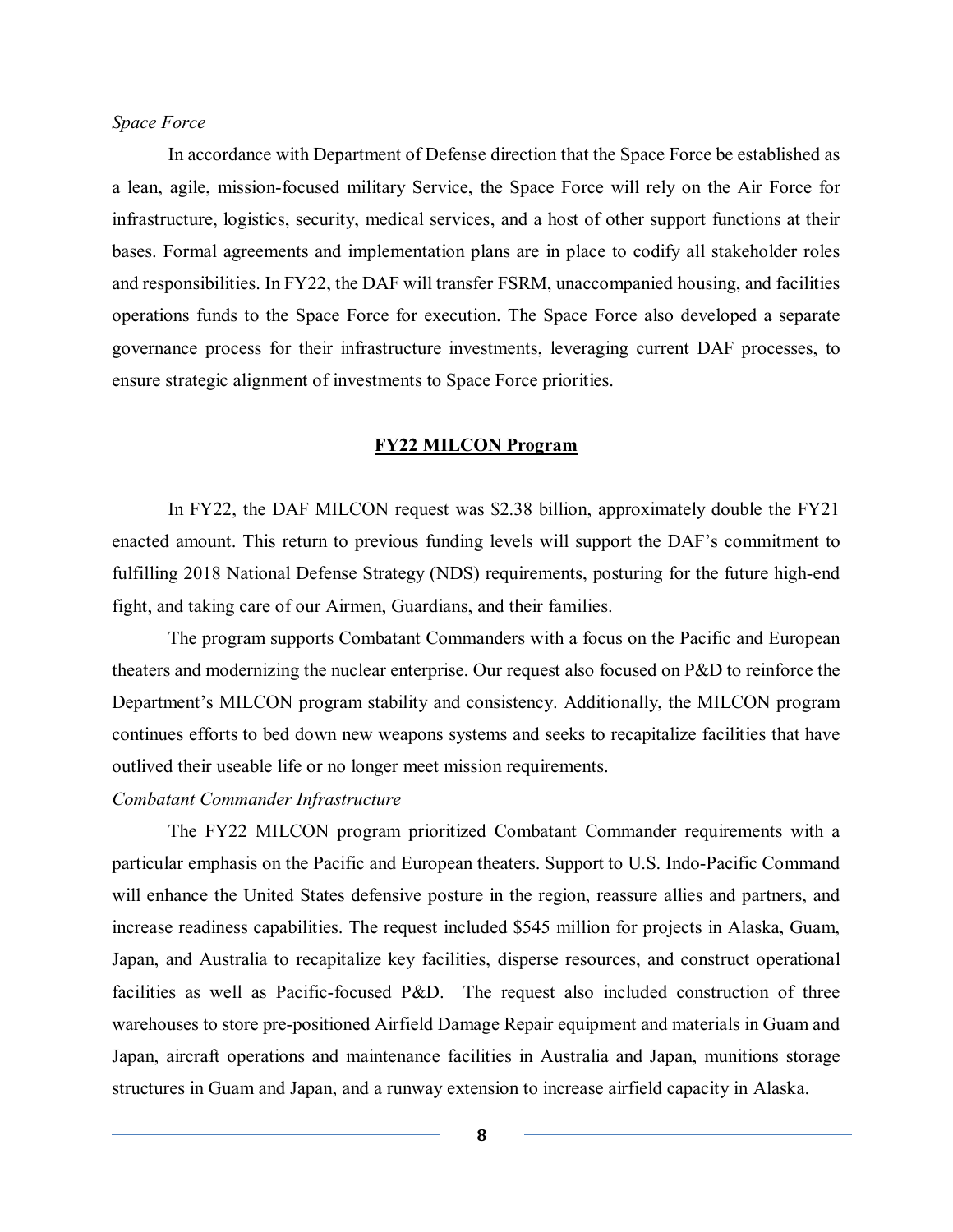The DAF remains committed to European Defense Initiative (EDI) efforts to reassure North Atlantic Treaty Organization (NATO) allies and other European partners of United States commitment to collective security and territorial integrity. In FY22, the DAF requested \$184.4 million for EDI and other European theater projects to include support for the prepositioning of equipment in the United Kingdom, as well as airfield upgrades in Hungary and Spain. These projects will further improve deterrence efforts in the theater and enable joint and coalition forces to quickly respond to aggressive regional actors. The DAF request also included support to Combatant Commands within the United States to include a continued focus on Weapons Generation Facilities and Joint Air Defense Operations which directly supports U.S. Strategic Command and U.S. Northern Command, respectively.

#### *New Mission Bed Downs*

The FY22 budget request also supported the bed down of new weapons systems and missions, with a heavy focus on modernizing the nuclear enterprise. The request included six projects at Ellsworth AFB, SD, to bed down the first B-21 Raiders, and three projects at Hill AFB, UT, and Vandenberg Space Force Base (SFB), CA, to support transition from the Minuteman III intercontinental ballistic missile weapon system to the Ground Based Strategic Deterrent (GBSD). The 2018 NDS directs the Department of Defense to build a more lethal force by modernizing key capabilities, the first of which are nuclear forces. Once on-line, these weapons systems will ensure the DAF can effectively supply two-thirds of the nation's nuclear triad well into the future.

The DAF appreciates the legislative authorities which posture the GBSD program for success. The FY21 NDAA provided significant flexibility for the Launch Facility/Launch Center conversion under MILCON authorization, authorized \$15 million of MILCON P&D for GBSD, enabled all GBSD construction to be carried out under direction and supervision by the Secretary of the Air Force, and allowed a single prime contractor to plan, design, and construct all GBSD projects. The DAF will continue to inform Congress on the Department's progress during design, construction, and commissioning of GBSD facilities.

The FY22 President's Budget also requested funding for two projects at RAF Lakenheath to construct operational facilities for the F-35A bed down. Additionally, the request reinserted two F-35A project at Luke AFB, AZ to provide flight training and planning space and additional maintenance capacity. Lastly, the budget request included a three-bay depot maintenance hangar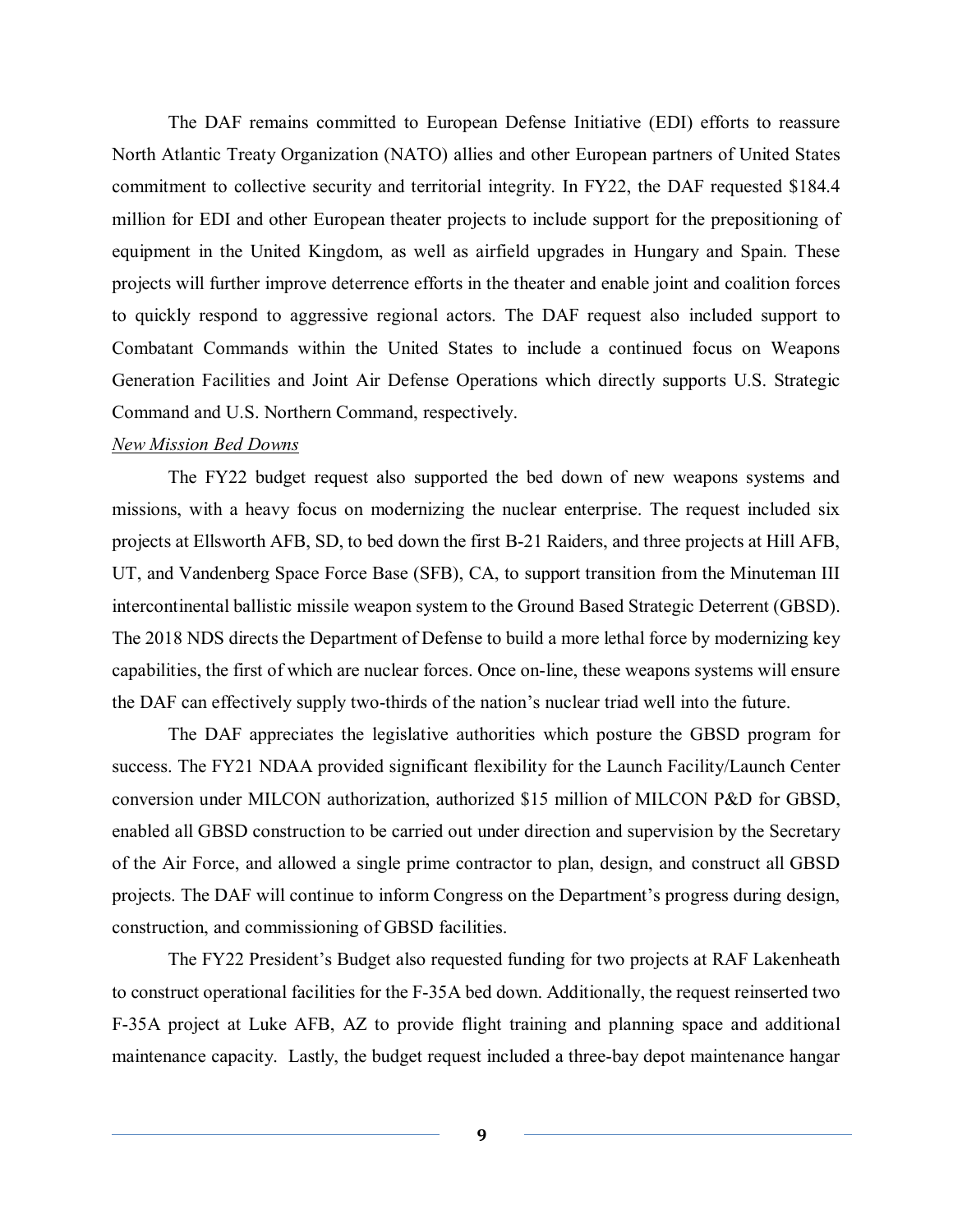at Tinker AFB, Oklahoma to directly support reliable and responsive infrastructure for the KC-46A weapons system depot maintenance.

### *Existing Mission Recapitalization*

The FY22 budget request also sought \$447.4 million to recapitalize facilities that surpassed their useable life or no longer met mission requirements. This request included additional funding for our Basic Military Trainee Recruit Dormitory modernization, to include reinserting Dormitory 7 back into the program at JBSA-Lackland. The Air Force previously cancelled Dormitory 7 to cover funding disconnects with the other dormitories in the program, but in FY22, the time was right to bring this requirement back into the budget to construct the final dormitory required for bringing new Airmen and Guardians into the Service. Other recapitalization projects included the Nuclear Command Control and Communications Acquisitions Management Facility at Hanscom AFB, MA, which provides a critical facility for the Air Force Nuclear Weapons Center, a crash fire rescue station at Joint Base Andrews, MD, and a gate project at Davis-Monthan AFB, AZ. *Planning and Design*

P&D remains a central focus of the DAF MILCON program to reinforce program stability and consistency. Sufficient P&D enables projects to progress rapidly through design and meet maturity criteria for admissibility into the program, provides more accurate cost estimates, and maximizes opportunity to award projects in the year of appropriation. Without sufficient P&D, the DAF must award designs by design phase, which adds risk associated with costs and timely delivery of design. With the FY22 P&D request of \$229.3 million, the DAF intends to complete remaining design requirements for our FY22 program, fully fund designs for our planned FY23 and FY24 projects, and initiate design for FY25. The outcome of our two year budget lock policy is a stable MILCON program allowing us to efficiently use P&D for future projects.

#### **Facilities Sustainment, Restoration, and Modernization (FSRM)**

We view the FSRM and MILCON programs as interdependent; together, these two funding streams serve as the foundation of sustainable DAF installations. FSRM provides a non-MILCON pathway to repair facilities and infrastructure, maximizing their lifespan. The FY22 budget request of \$4.55 billion in FSRM funding was a 20% increase from FY21-enacted levels.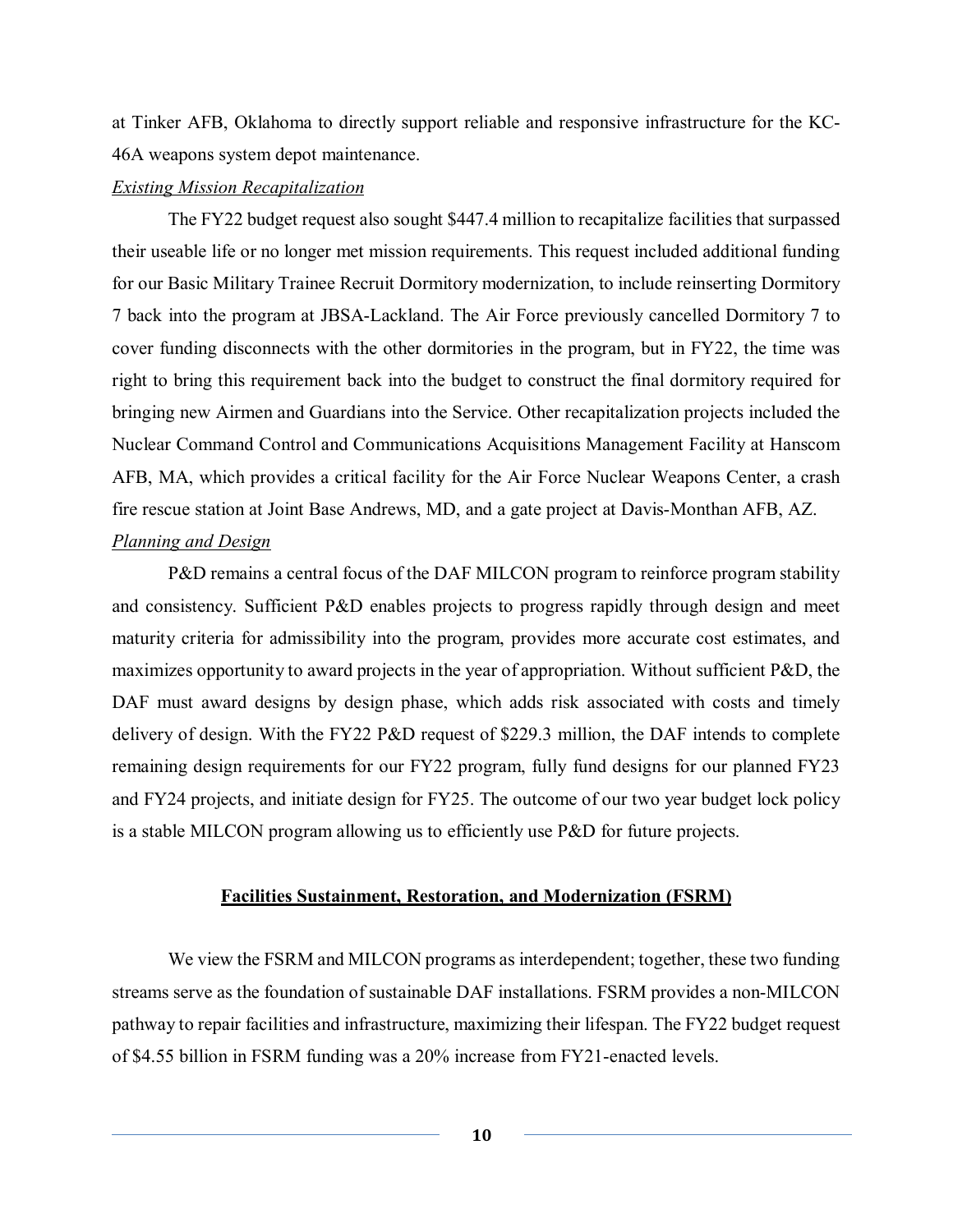Our I2S drove changes in how we execute the FSRM program by prioritizing projects based on mission risk and timing investments at the optimal point in the asset lifecycle. The centralized FSRM scoring model targets investments at an asset's "sweet spot" in its life cycle rather than at end-of-life failure, which is significantly more expensive. FSRM funding distributed directly to installations (considered decentralized FSRM), empowers Commanders to make the right local investment decisions, including day-to-day maintenance and smaller scale repair and sustainment projects, based on mission requirements and I2S guidance.

The DAF will continue to utilize I2S principles to restore the health of our installations by refining business processes and implementing private sector best practices. These include implementing cost management strategies specific to different spending categories, leveraging data to improve the timing of sustainment and recapitalization actions, and establishing standards of services and equipment to achieve economies of scale. In order to maximize the near-term impact of current funding levels, the DAF will also continue to assess mission thread vulnerabilities and prioritize infrastructure repair requirements which directly affect an installation's primary mission.

### **Housing Construction and Operation and Maintenance**

The DAF prioritizes providing safe and healthy homes to our families. The DAF Housing program provides for housing construction, P&D, and operations and maintenance. These funds will support a continued focus on eliminating inadequate housing from the DAF inventory and correcting health and safety deficiencies. The military family housing construction program enables planning studies and design for future construction projects, renovation of existing homes, and support the restructures of privatized housing projects.

The high cost of construction continues to present challenges to improvements of DAFowned family housing. The increased cost of construction requires solutions within the DAF family housing construction program to include cancelling projects as a result of significant cost increases and using existing resources to achieve full scope on other projects. The DAF continues to focus investment in the DAF housing inventory to provide adequate housing for all service members and their families.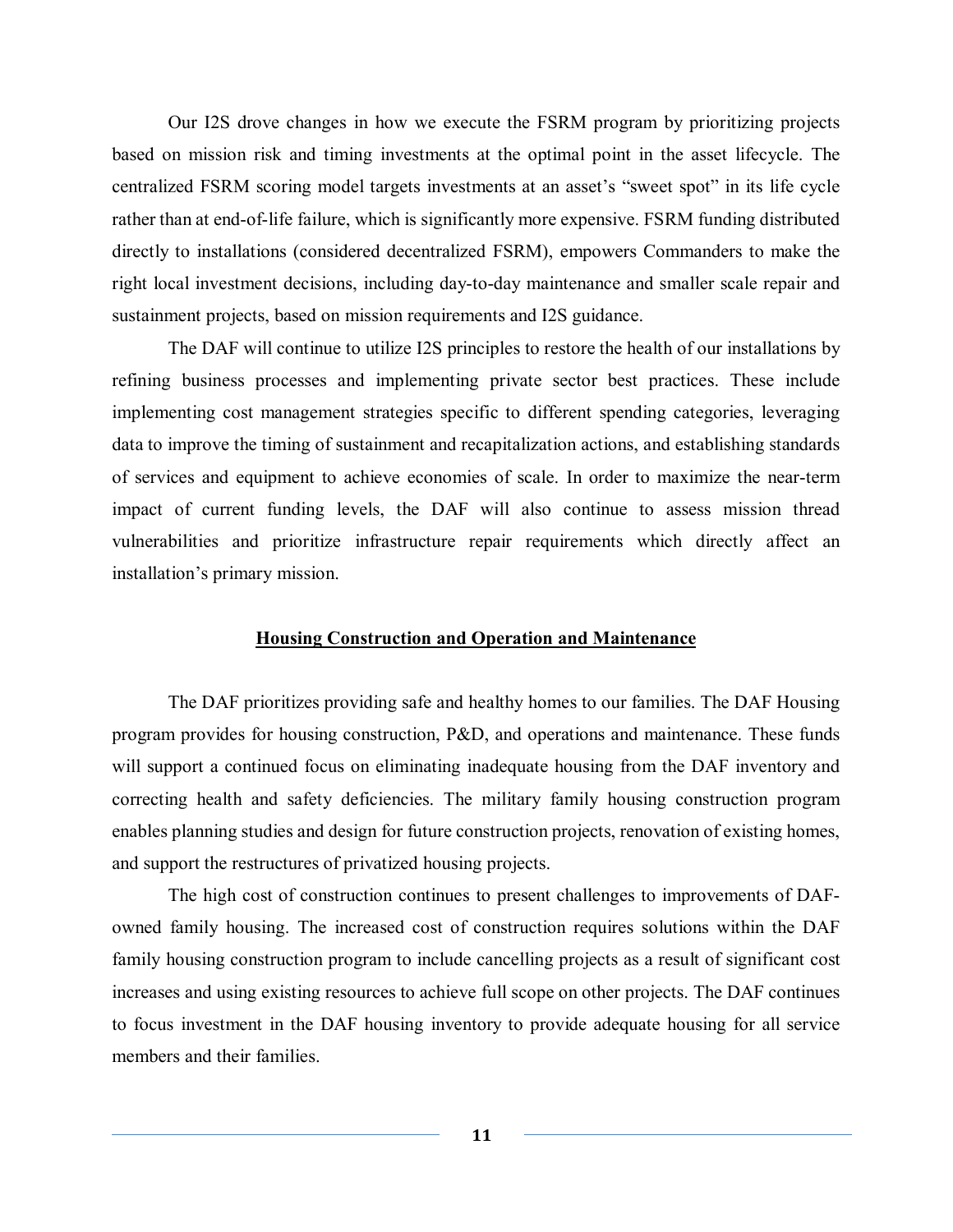Our military family housing operation and maintenance enables us to sustain, improve, and modernize our Government-owned inventory of approximately 15,200 family housing units and provide enhanced oversight of over 55,000 privatized homes. Combined, the family housing operations and maintenance and construction programs will ensure continued support for the housing needs of Airmen, Guardians, their families, and our Army, Navy, and Marine Corps teammates housed in government-owned and privatized inventory.

#### **Privatized Housing**

The DAF is committed to ensuring that Military Housing Privatization Initiative (MHPI) projects provide safe, quality, well-maintained housing where military members and their families will want and choose to live. We remain focused on improving our privatized housing portfolio and addressing the remaining elements of the MHPI reforms set out in the FY 2020, FY2021 and FY2022 National Defense Authorizations Acts (NDAA). The DAF has made significant progress implementing reforms to enhance our oversight of privatized housing and hold MHPI companies accountable for delivering quality housing that provides a positive living experience for tenants.. An important effort is the DOD MHPI Tenant Bill of Rights. On August 1, 2021, DOD issued a revised and updated MHPI Tenant Bill of Rights that includes all 18 rights set out in 10 U.S.C. 2890. Applying many of these rights at existing MHPI housing projects requires voluntary agreement by the private companies who own, operate, and maintain the projects. Most DAF companies have agreed to implement all 18 rights at their existing projects. With few exceptions, all rights are fully available at all installations with DAF MHPI housing.

The DAF has improved oversight by adding 218 government positions across the privatized housing program, increasing inspections, providing additional training to housing personnel and revamping housing governance placing more structure to housing policy and management. Resident Councils have been established at DAF sites to provide two-way communication between the residents and installation and project owner leadership. Additionally, the feedback from tenant satisfaction surveys (work order and annual) are used to develop action plans for improving the resident experience. The DAF has also established Resident Advocates at DAF sites to engage with residents, installation leadership and MHPI companies and its property management representative to help resolve any disputes at the lowest level and improve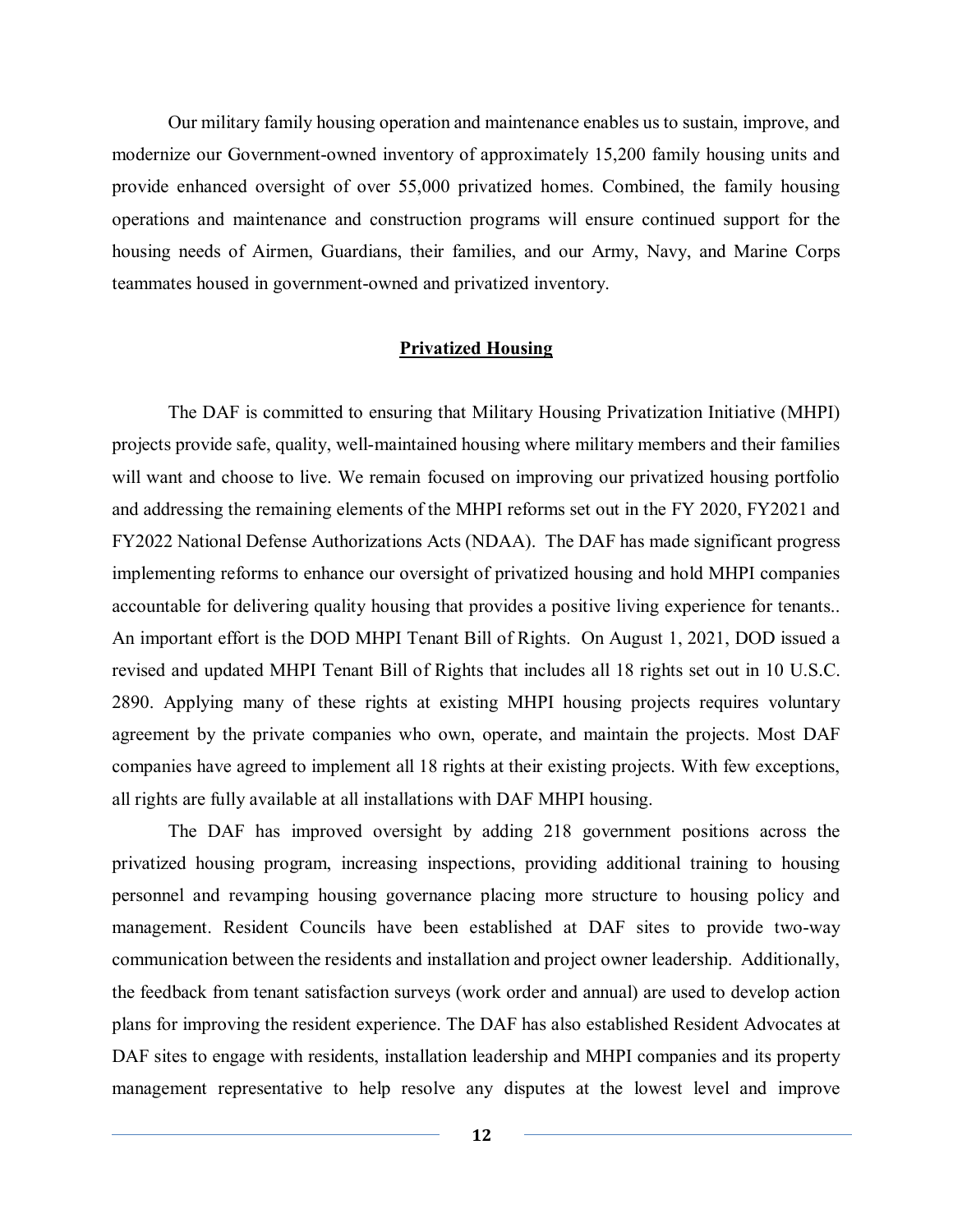communications with all stakeholders. In addition, the DAF established a toll free housing call center where tenants have 24-hour access to elevate concerns.

The DAF has expanded its metrics for assessing the health of the privatized housing portfolio, particularly with regards to resident satisfaction, maintenance quality and responsiveness, and property management operations. Many of these business health metrics are now also included in the new Performance Incentive Fee (PIF) agreements DAF has negotiated with its largest private partners giving them a financial incentive to meet or exceed the standards established for our MHPI program.

Timeliness and thoroughness of repairs continues to be a challenge, compounded by the national labor shortage and complications posed by COVID; however, indications are that maintenance quality is holding steady or improving, as evidenced by work order survey data and Military Housing Office change of occupancy maintenance inspections. The DAF has implemented a Portfolio Assessment Program that places increased emphasis on maintenance performance and change of occupancy maintenance, driving engagement at all levels with the project owners to improve performance.

The DAF continues to remain focused on improved oversight, long-term project health, and sustainment of the housing inventory to provide military families access to safe, quality, affordable, and well-maintained housing communities where they choose to live. Some privatized housing projects will require financial restructuring to continue to remain financially stable and market comparable. The restructure goals are to fully fund operational expenses, debt servicing, and sustainment of the homes for the life of the lease and to fund reinvestment needs during the mid-term reinvestment period.

## **Environmental Stewardship**

The safety and health of the Airmen and Guardians who work and live on our installations, their families, and the surrounding communities are DAF priorities. The FY22 budget request included \$302 million in funding for Environmental Restoration activities associated with the cleanup of active installations, including munitions sites, to meet our obligations to protect human health and the environment. The FY22 budget request also included \$445 million for Environmental Quality programs such as environmental compliance, environmental conservation,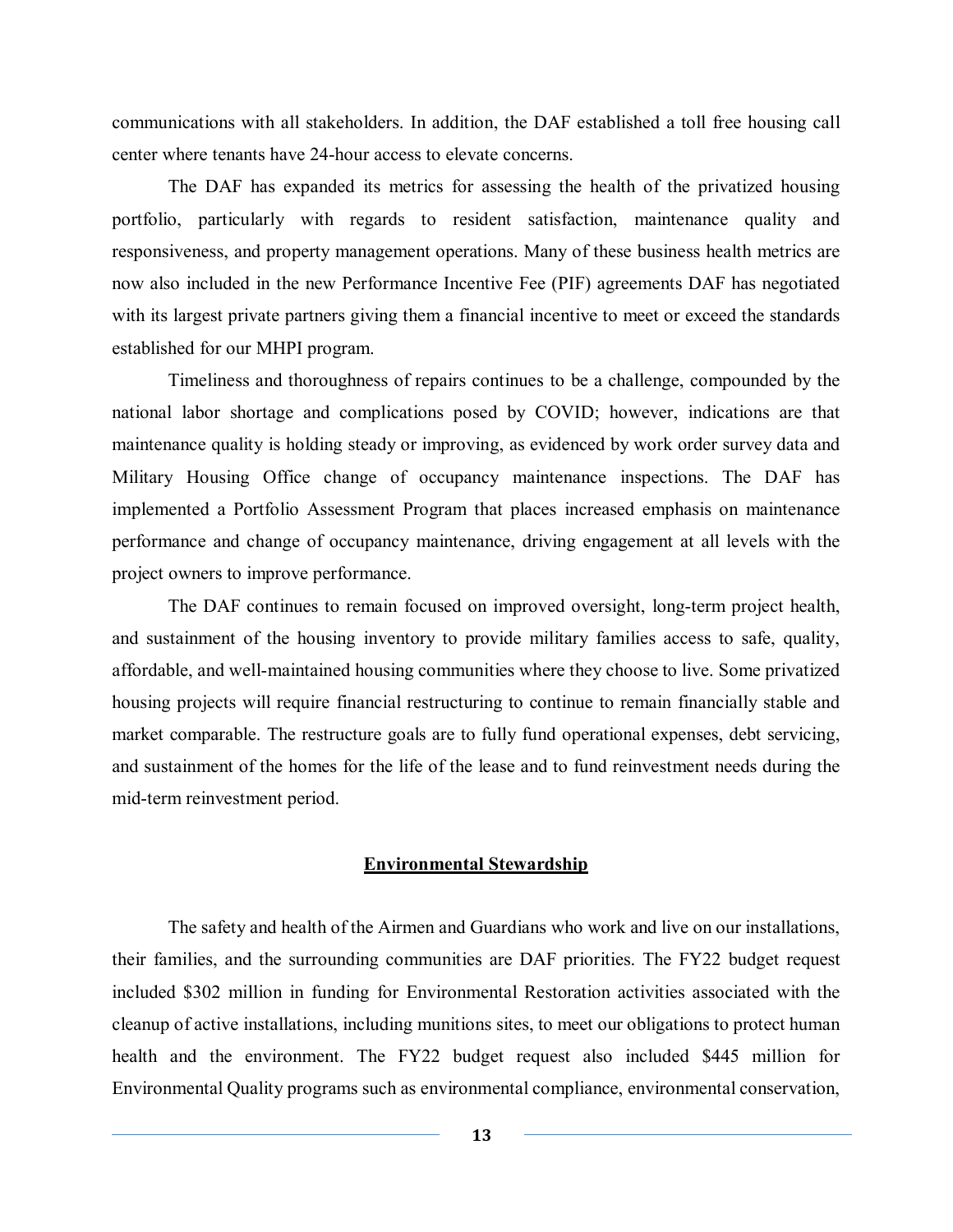and pollution prevention, and ensures environmental considerations are successfully integrated into the DAF mission and planning. The DAF greatly appreciates Congressional support for our efforts to address per- and polyfluoroalkyl substances (PFAS) and continue Environmental Restoration Program progress.

### *Environmental Restoration*

The DAF currently has approximately 13,000 restoration sites at our active and closed installations. We remain focused on meeting our restoration obligations under the Comprehensive Environmental Response, Compensation and Liability Act (CERCLA) and under the Resource Conservation and Recovery Act (RCRA). The objectives of the investigations and environmental response actions performed under these statutes are to reduce risk to human health and the environment in a risk-based, prioritized manner. Recently, much of our restoration program focus has been on chemicals of emerging concern, most notably, PFAS. The DAF PFAS strategy is summarized below.

# *DAF PFAS Strategy*

DAF began using aqueous film forming foam (AFFF) in accordance with the DOD MILSPEC, published in 1969. This legacy AFFF contained perfluorooctane sulfonate (PFOS) and perfluorooctanoic acid (PFOA). Evolving science has identified risks to human health after PFOS and PFOA exposure and regulatory standards are under consideration by the Environmental Protection Agency (EPA) and a number of states. The DAF PFAS Strategy has focused on PFOS and PFOA based on the EPA lifetime drinking water Lifetime Health Advisories (LHAs) for these compounds. Our primary objective under the DAF PFAS strategy continues to be ensuring that no one, on or off our installations, is drinking water with PFOS/PFOA concentrations above EPA's 70 parts per trillion LHA attributable to the DAF. The DAF PFAS strategy focuses on using CERCLA authorities to investigate, define, and, as necessary, ultimately remediate groundwater and soil impacted by DAF activities. The DAF also conducts a robust effort to communicate and collaborate with local communities, State and Federal agencies, and elected officials at all levels. Recognizing the DOD is only one source of PFAS, we are actively engaged with other government agencies working to identify and address other sources, exposure pathways for humans and the environment, and health effects of PFAS. The DAF framework guiding our response to PFAS issues is built on these themes: Protect Human Health; Communication and Collaboration; and a Whole of Government Approach.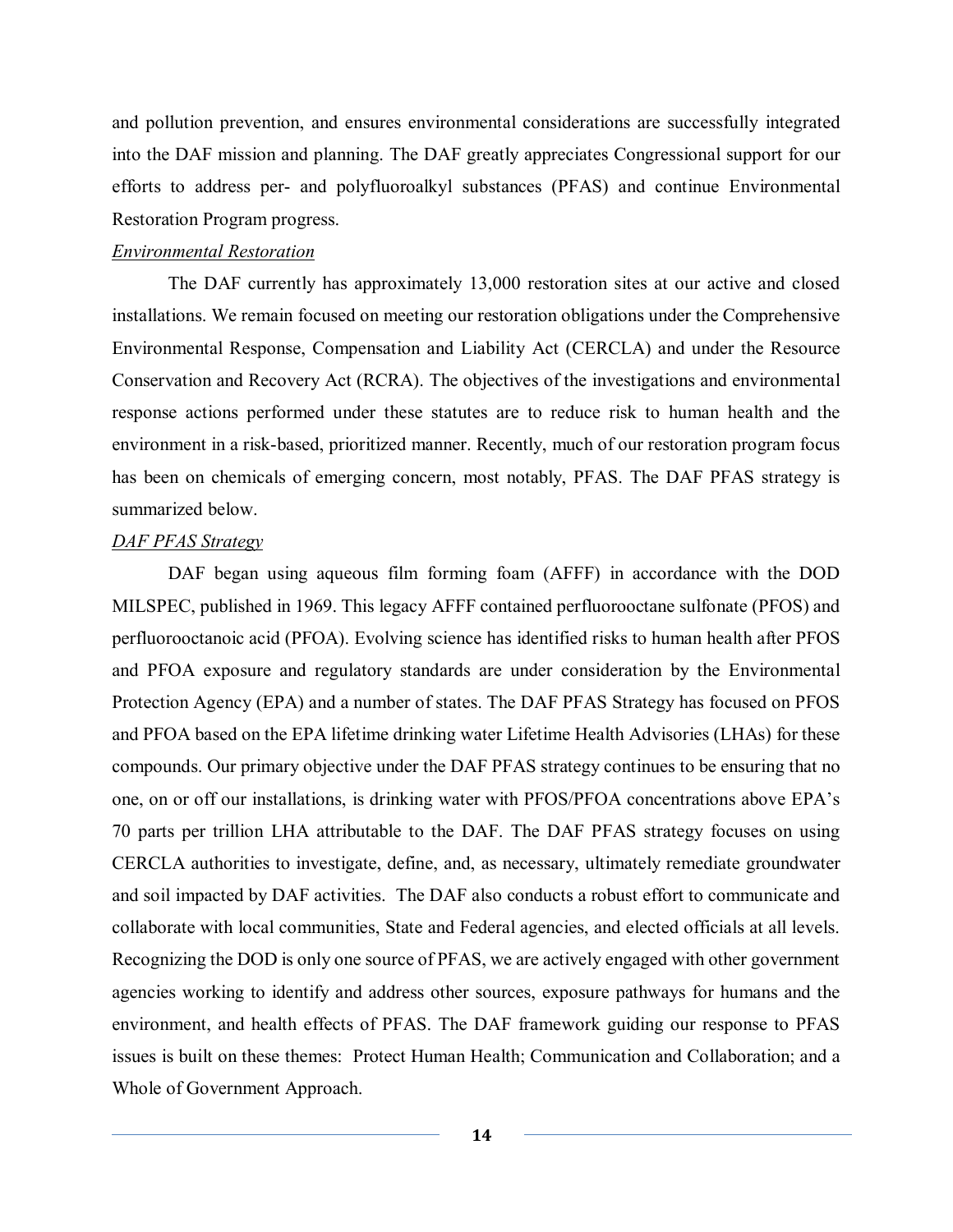In prioritizing CERCLA environmental response actions, the DAF uses a risk-based decision-making process with protection of drinking water as a top priority. Although the DAF does not program restoration funds by chemical, the DAF has obligated \$724 million as of the end of fiscal year 2021 identifying, investigating, and responding to PFAS releases, completing drinking water response actions at 38 installations (including implementing bottled water, pointof-use filtration, whole-house filtration, and municipal water supply hookups), and completing initial PFAS CERCLA Site Inspections at 92 installations. The FY22 NDAA authorized \$175 million to allow DAF to continue to address PFAS impacts at installation across enterprise. As of December 2021, the DAF had awarded CERCLA Remedial Investigation contracts for 79 DAF installations. While the DAF takes quick actions under CERCLA to address drinking water impacts, the remaining cleanup efforts are intended primarily to address PFAS in groundwater and soil, which can be technically complex and take a long time to complete.

The complex nature of the challenges posed by PFAS remediation and the evolving regulatory environment require the use of a Whole of Government Approach. To facilitate inter-Service coordination, DAF is an active member of the DOD PFAS Task Force, which works toward finding ways to mitigate and eliminate use of AFFF as currently formulated, understanding the impacts of PFAS on human health, and fulfilling cleanup responsibilities related to PFAS. The DAF also conducts a robust effort to communicate and collaborate with local communities, State and Federal agencies and elected officials.

#### **Environmental Quality**

The DAF ensures a resilient natural infrastructure and maintains sound environmental stewardship by funding compliance with applicable environmental laws. The environmental compliance program focuses on regulatory compliance for our air, water, and land assets. Examples of compliance efforts include detailed air quality assessments to analyze environmental impacts from DAF activities, sound management of our underground and above ground storage tanks, hazardous waste management and disposal, and ensuring environmental plans and permits are compliant and up-to-date.

Efforts in pollution prevention include maximizing the diversion of solid waste from landfills to reduce the volume and cost of disposal, recycling used oil, fluorescent light bulbs, and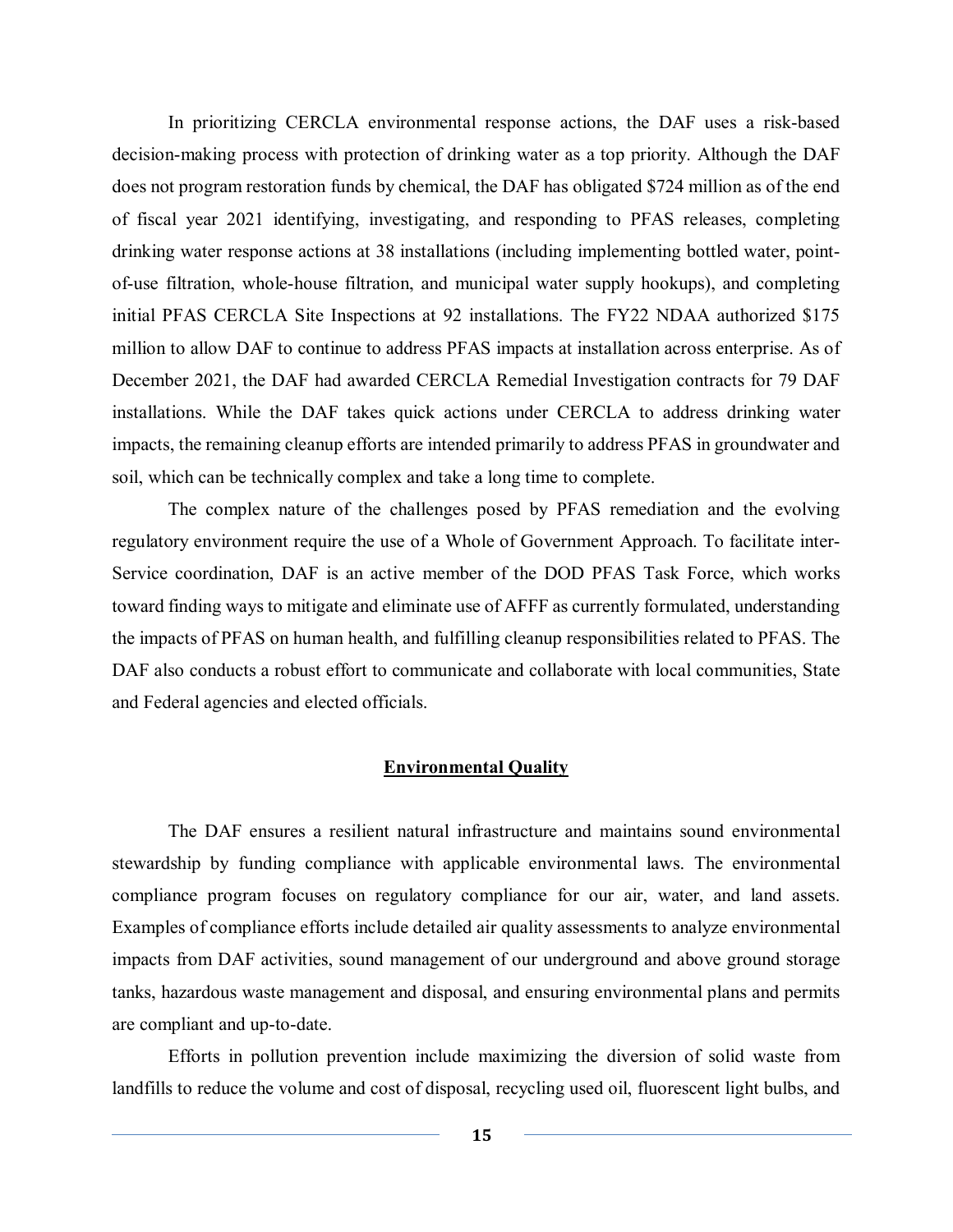spent solvents, and supporting our hazardous materials pharmacies to effectively reduce and safely manage the use of hazardous materials. We also continue to protect the health of our Airmen, Guardians, and the environment by making investments to minimize hazardous waste disposal through the demonstration and validation of new technologies.

We remain firmly committed to a robust program of conservation management covering a full suite of environmental, natural, and cultural issues. Prior appropriations have allowed the DAF to invest in conservation activities on and around our training ranges that provide direct support to mission readiness. The conservation program in FY22 supports ongoing habitat and species management efforts for 123 threatened and endangered species found across 54 DAF installations, and provides for continued cooperation and collaboration with the other military Services and with other federal government agencies such as the United States Fish and Wildlife Service. The DAF Cultural Resources Program supports mission needs through 119 Integrated Cultural Resources Management Plans. These plans work to preserve 7,066 historic buildings and structures and protect 22,559 archaeological sites. Recent efforts carried out at Eglin AFB, FL, is one such example of integrated conservation management. Archaeologists at Eglin teamed with biologists and conservationists from the Choctawhatchee Basin Alliance to construct a series of "Living Shorelines" to protect sensitive archaeological sites from shoreline erosion while also enhancing natural habitat and water quality.

Partnerships like these help us preserve cultural resources and provide effective ecosystem and habitat management, including wildland fire and invasive species management. These partnerships also support ongoing natural resource management efforts that focus on addressing imperiled and invasive species, critical habitats, and other key natural resources on installations to avoid or minimize mission impacts. Working collaboratively with the United States Fish and Wildlife Service through the DOD Recovery and Sustainment Partnership, the DAF enhanced mission operations and increased range access while protecting at-risk species leading to the proposed down-listing of one threatened and endangered species and the delisting of another.

The DAF remains committed to responsible environmental restoration and quality. As trustee for more than 8.3 million acres of land including forests, prairies, deserts, wetlands, and coastal habitats, the DAF understands the important role natural resources plays in maintaining our mission capability. To maintain military readiness the DAF needs realistic test and training environments, which themselves are ecosystems. Quite simply, if we do not maintain the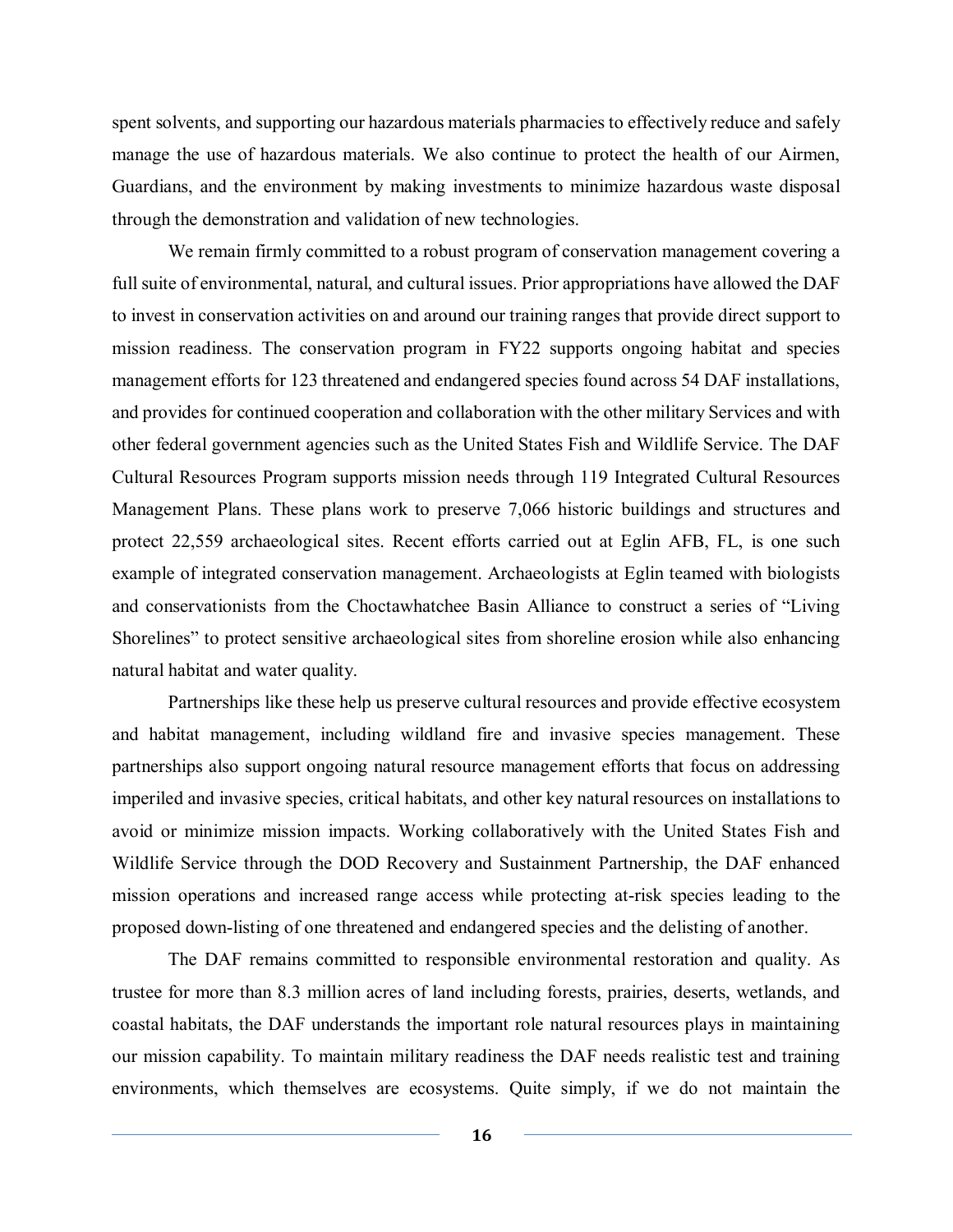ecosystems we rely upon to continue our test and training mission, and clean up the impacts of past mission activities, we understand we will not be able to achieve or maintain military readiness.

## **Base Realignment and Closure (BRAC)**

The BRAC cleanup program funds environmental restoration and property transfer activities at 34 former DAF installations closed through prior BRAC initiatives. Our BRAC cleanup program focuses on protecting human health and the environment, projects that transfer acreage and achieve beneficial reuse of property, and investigations and response actions associated with PFAS. Through the BRAC process the DAF has closed 40 installations and sites and transferred more than 98% of the property back to communities for beneficial use, producing \$2.9 billion in annual savings. Property transfer is complete for 35 former installations, and we expect to complete transfer of the remaining 1,840 acres at five former installations by 2027. The DAF greatly appreciates Congressional support for our efforts to address PFAS contamination and continue the cleanup and transfer of BRAC properties.

#### **Installation Energy and Water Resilience**

Reliable access to both quality power and water enables the DAF to continue its operational and training missions. The DAF views energy and water as both essential and linked resources, so any energy initiative implies consideration to water as well. Accordingly, the DAF established the vision of "Mission Assurance through Energy and Water Assurance." This vision focuses on sustaining warfighting capabilities despite potential disruptions to enabling systems, like energy and water, while simultaneously optimizing the use of those resources through enhanced planning, technology, and process improvements.

The DAF assesses near- and long-term energy and water needs based on resilience, cost considerations, and the opportunity to leverage clean sources. Resilience is at the core of DAF's assessments because the DAF seeks continual operations in the face of challenges and the ability to bounce back from adversity. All DAF installation energy and water projects must improve resilience in some capacity across the key attributes (the "5Rs"): robustness, resourcefulness, redundancy, response, and recovery. Qualifying resiliency projects include, but are not limited to microgrids, clean energy generation and storage, and energy conservation efforts.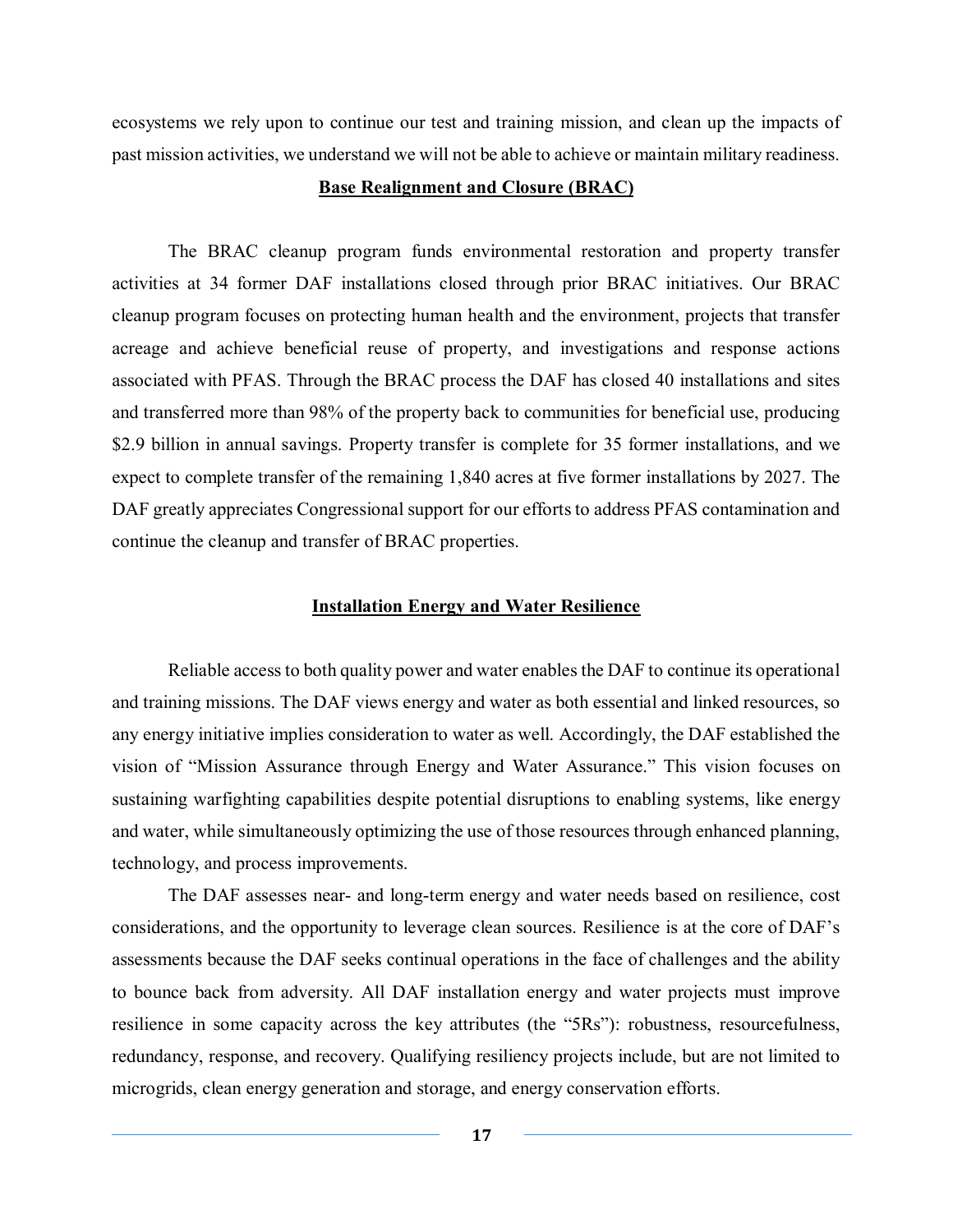### *Installation Energy Resilience*

Energy enables DAF missions, so the DAF Installation Energy Program focuses on ensuring Air Force and Space Force installations have the requisite energy. The DAF applies the "5Rs" to assess gaps, prioritize energy projects, and ensure enabling system investments are effective in supporting mission needs in order to reduce potential vulnerabilities from energy and water. The "5Rs" help describe how a system plans for crises, with the preventative attributes of robustness, redundancy, and resourcefulness, as well as how the system functions during crises, with the performance attributes of response and recovery.

Natural hazards and adversarial threats pose a growing risk for prolonged power outages for installations. Using a mission thread perspective, the DAF is working to identify key nodes on and off installations that, in a denial-of-service scenario, may result in a significant impact on the DAF's ability to deliver key capabilities. A comprehensive understanding of mission requirements, current system operations, accurate reporting, and historical outage data assist in identifying possible service vulnerabilities. Through increased investment in, and improved maintenance of, these energy systems, the DAF is striving to decrease the number of outages on installations.

The DAF is conducting Energy Resilience Readiness Exercises (ERREs) to help installations assess mission readiness during a controlled denial of service. Under an ERRE, also referred to as "pull-the-plug" and "black start" exercises, an installation intentionally shuts down its primary power for as long as 12 hours to test its onsite backup power systems and identify how infrastructure, mission interdependencies and enabling system capability will react during a denial of service. Through FY21, the DAF has completed six ERREs, including the DOD's first joint base ERRE, the first concurrent exercise, and the first Control System Readiness Exercise. Future ERRE efforts could focus on carrying out the first regional exercise, as well as the creation of supplemental guidance highlighting lessons learned and best practices to enable more installations to conduct ERREs and enhance energy resilience.

#### *Water Resource Management*

The DAF is placing greater emphasis on water resilience, recognizing that water resources are finite yet essential to sustained mission capabilities. Water availability faces many threats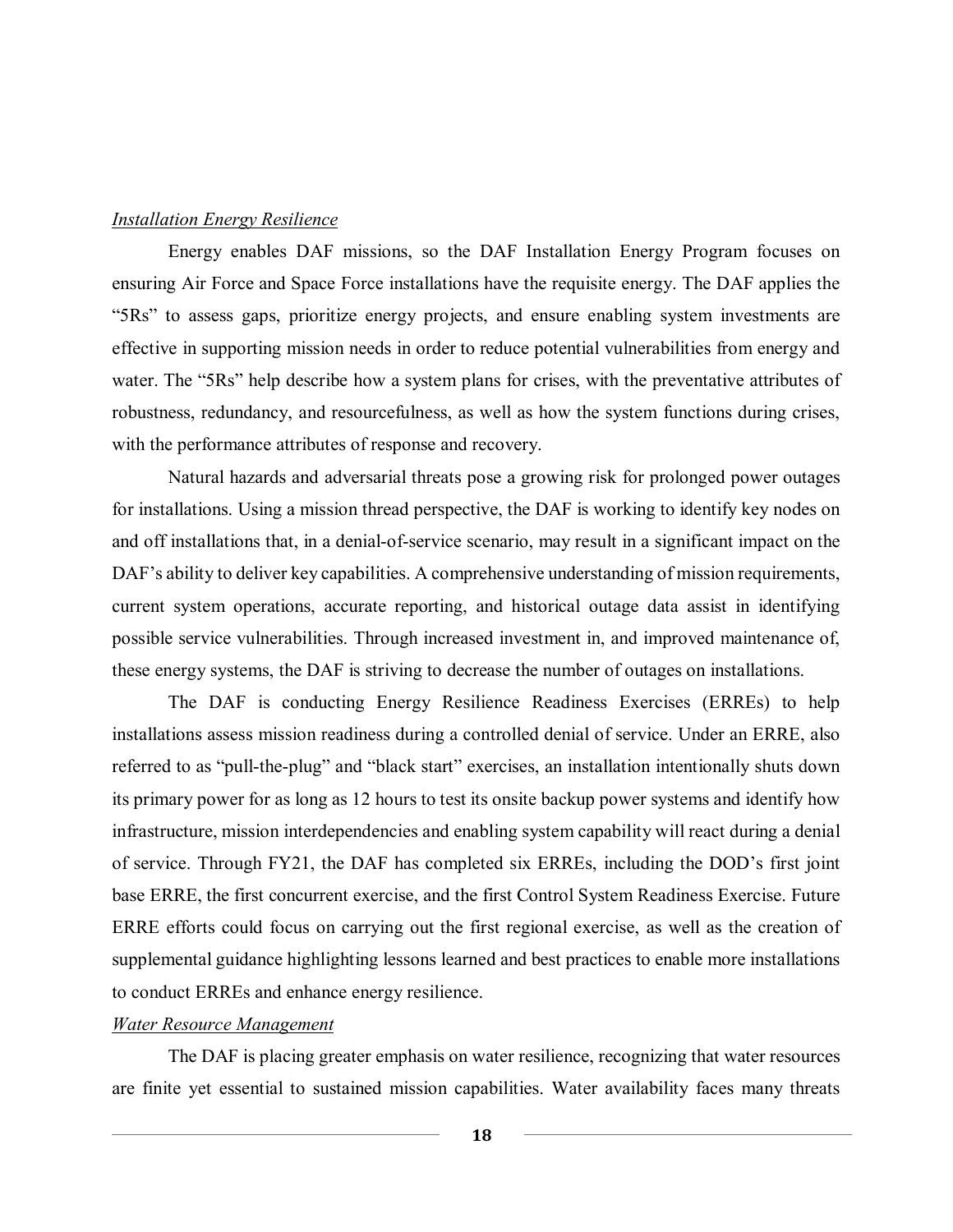including aging infrastructure, scarcity, malicious attacks, natural hazards, changes in climate, rising costs of supply, quality issues, and encroachment. The DAF takes a risk-based approach to water management and linking water security more directly to mission assurance.

Current water initiatives include increasing transparency into mission needs and readiness, comprehensively identifying and assessing water risks, expanding external stakeholder engagement, analyzing capability gaps, and developing mitigation strategies. The DAF is currently developing its Installation Water Dashboard, an interactive data repository for all installations— Active, Guard, and Reserve—to streamline water data and reporting, is supporting the DAF's goal of determining water vulnerabilities and supporting future water resilience planning. This Dashboard will enhance the DAF's efforts to assess water risk and resilience and support mission assurance for all installations.

#### *Installation Energy and Water Planning*

Installation Energy Plans (IEPs) utilize a standardized framework based on the "5Rs" to integrate strategic guidance, plans, and policies into a holistic roadmap for each installation to advance mission critical energy and water goals. The DAF has completed 52 Installation Energy Plans through the end of FY21 and has approximately 150 resilience initiatives in development across the enterprise to address installation energy and water vulnerabilities identified through IEPs, ERREs, and mission thread analyses. By June 2022, all outside the continental United States priority installations and the top 75% of energy-consuming installations within the continental United States will complete IEPs to improve installation energy and water resilience.

### *Financing Energy and Water Infrastructure*

The DAF Installation Energy Program does not have a dedicated budget line; rather, it relies on direct investment, third-party financing, and innovative funding solutions. Direct investment typically comes from FSRM, MILCON, or the Energy Resilience and Conservation Investment Fund (ERCIP). Third-party financing and other contracts include vehicles such as Energy Savings Performance Contracts (ESPCs), Utility Energy Service Contracts (UESCs), and Utilities Privatization contracts (UP).

## *Control Systems Cybersecurity & Resilience*

Underpinning our installations are increasingly automated and interconnected control systems that, when vulnerable, open our multi-domain operations to adversarial cyber threats. In compliance with the FY17 NDAA, we have conducted assessments of critical infrastructure to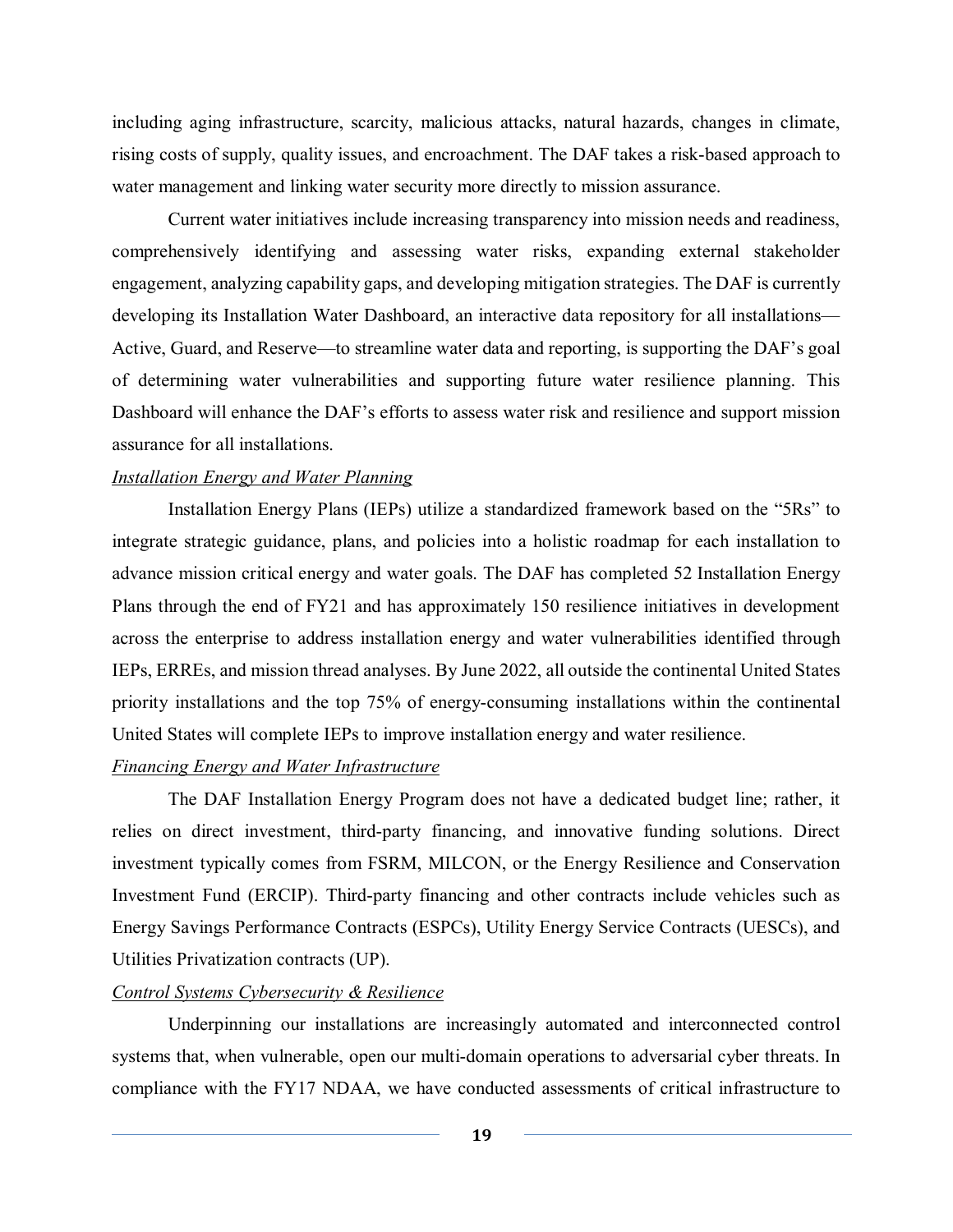identify vulnerabilities. These assessments have exposed risks to missions we unknowingly accepted and validated the mitigation measures we were already pursuing to increase control systems' cybersecurity and resiliency. In March 2021, we published our DAF Strategic Plan for Control Systems, detailing a dynamic, unified, and enduring approach to protecting and defending these control systems, which assure our critical infrastructure and mission capabilities. Additionally, we published implementation guidance to strengthen energy and water control systems cybersecurity.

## *Climate Responsive Infrastructure*

With renewed focus on climate impacts to mission, the Installation Energy Program is updating DAF policy, projects, and assessments to address climate response and support the Administration's current climate initiatives. The DAF continues to assess and manage risks associated with climate change. To ensure resilient, mission-critical facilities, the DAF is mitigating risks to vulnerable installation energy and water infrastructure, prioritizing efficient renewable energy technologies, and reducing greenhouse gas emissions where possible. Recently, the DAF announced a micro-reactor pilot project at Eielson AFB, AK, and Zero Emissions Vehicle pilot programs at Joint Base Andrews, MD, and Joint Base McGuire-Dix-Lakehurst, NJ, to deliver an alternative energy supply and support federal fleet electrification.

### **Operational Energy**

As a critical enabler to our global mission, operational energy (aviation fuel and energy to power aircraft) comprised over 82% of the \$4.6 billion Air Force energy bill in 2020. To remain ahead of our adversaries in a complex and ever-changing battlespace, the DAF continues to develop a more agile and optimized approach to powering our aircraft and providing Airmen with fuel when and where they need it. Our FY22 budget requested \$49 million in funding for the research, development, acquisition, and operation of modern technologies, data analysis, and innovative process improvements that will enhance our combat capability, mitigate operational risk to the warfighter, and work to reduce our climate impact.

### *Optimal Operations Planning and Data Collection*

The DAF is improving enterprise-wide fuel use data collection and conducting analyses to identify areas where existing missions can be performed more effectively with fewer resources.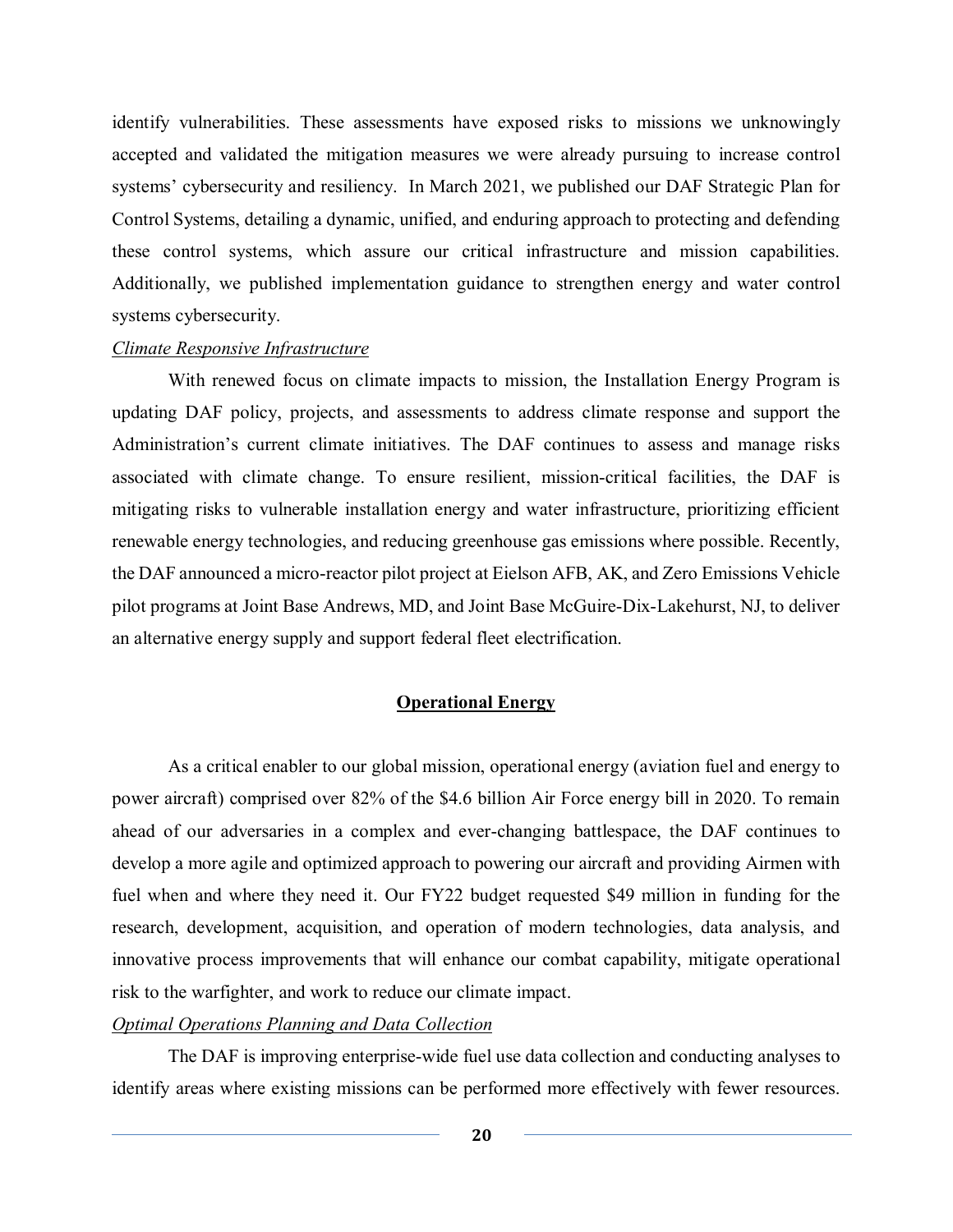We work with stakeholders across the DAF and DOD to implement efficiency best practices, support modernized information systems and software applications, and optimize mission planning and execution to maximize combat capability.

Our real-time data analysis capabilities have facilitated greater visibility into Air Force fuel use and have uncovered numerous opportunities to enhance operations through the efficient application of resources. For example, our analysis of C-17, KC-135, and B-52 data models correlates precision fuel planning (optimized fuel loads specific to each mission) with reduced maintenance costs and improvements in readiness metrics such as aircraft availability. Data analysis also allows us to assess the effects of energy optimization on combat capability in warfighting scenarios and demonstrates that more efficient air refueling not only decreases fuel demand and sortie requirements, but enables greater fuel offload, effectively doubling the efficiency gain.

Through  $21<sup>st</sup>$  century tools and software, the DAF has established a pipeline to record and collect flight and fuel use data from multiple sources, enabling us to work with stakeholders across platforms and datasets. The collaborative environment allows us to better analyze operations, optimize aircraft fuel and load planning, and identify efficiency best practices to maximize aircraft reach and readiness. The recently developed software application "Magellan," a long-range allocation and scheduling tool, now serves as Air Mobility Command's (AMC) system of record for the Readiness Driven Allocation Process. The tool provides a single source and secure collaborative platform for the allocation of global mobility assets at AMC, optimizing processes and increasing the combat and training effectiveness of each aircraft.

The DAF anticipates the active fielding of an auto-planning capability within the tanker planning tool Jigsaw, to further optimize resource allocation and improve asset availability for the Combined Air Operations Center at Al Udeid Air Base, Qatar. Testing indicates the supplementary feature will improve the fuel efficiency of tanker plans by an additional 10% from Jigsaw's baseline—the equivalent of removing up to five tankers from the average Air Tasking Order, which would enable crew reallocation and save approximately 400,000 gallons of fuel per week.

The remote, collaborative scheduling platform Puckboard is available to over 15,000 service members around the globe, supporting immediate forecasting decisions. The tool streamlines the aircrew scheduling process through secure remote access and will incorporate machine learning to automate and optimize a manually intensive process.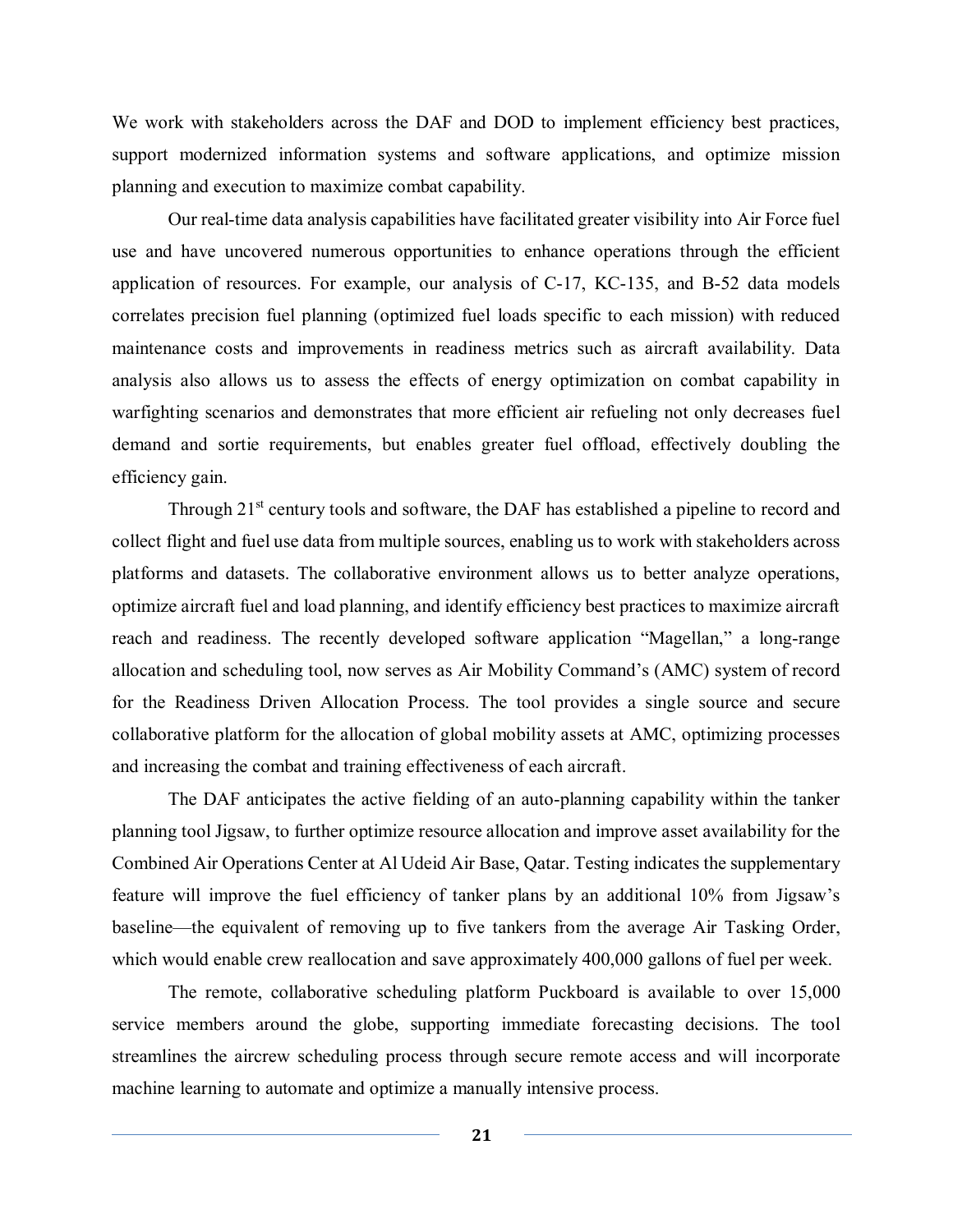The DAF identified inefficient cargo load planning to be a recurring problem that hinders optimization of global airlift missions. We worked with stakeholders at AMC and Air Force Institute of Technology to identify elements of cargo planning that could be improved across the Air Force. With optimized cargo load plans, comes more efficient flight operations, and the possibility to decrease fuel use by increasing allowable cargo loads using fewer aircraft.

Additionally, the DAF is creating an incentive for planners and operators to use fuel more efficiently. We created the Mission Execution Excellence Program (MEEP) to promote a DAF culture of energy-awareness by incentivizing energy-optimized best practices, often utilized in the commercial aviation sector. This competitive, voluntary pilot program will encourage Airmen to apply fuel efficiency processes and behaviors during their day-to-day operations to save the DAF millions of dollars per year in unnecessary aviation fuel costs. Additionally, the decreased fuel use has a secondary benefit of mitigating an estimated 267,000 metric tons of greenhouse gas emissions per year. Future savings will be reinvested in tools and programs that enable efficient and resilient operations.

Finally, under the authority provided by Congress in Title 10 U.S.C. 2912, the DAF is implementing the Operational Energy Savings Account (OESA) program to further incentivize energy-aware behavior and processes. By documenting fuel savings from previous operational energy initiatives, the OESA allows those funds to be re-invested in other optimization efforts making it a self-sustaining program.

## *Weapon System Sustainment*

The DAF depends on the readiness of our weapon systems to maintain global reach and power. Through partnerships with the aviation and commercial industries, we identify innovative solutions to modernize legacy aircraft and weapon systems while maintaining our lethality. We research and test  $21<sup>st</sup>$  century technologies utilized by commercial airlines, such as infrared imaging, laser scanning of engine components, engine foam washing, and advanced manufacturing techniques for the cleaning, inspection, rework, and coating of engine compressor blades to determine whether these innovations can be applied to the DAF to optimize legacy engine performance.

### *Fuel Logistics and Alternative Fuels*

The Air Force Operational Energy Office, the Air Force Petroleum Office, and the Air Force Research Laboratory (AFRL) continue to monitor and study advances in renewable and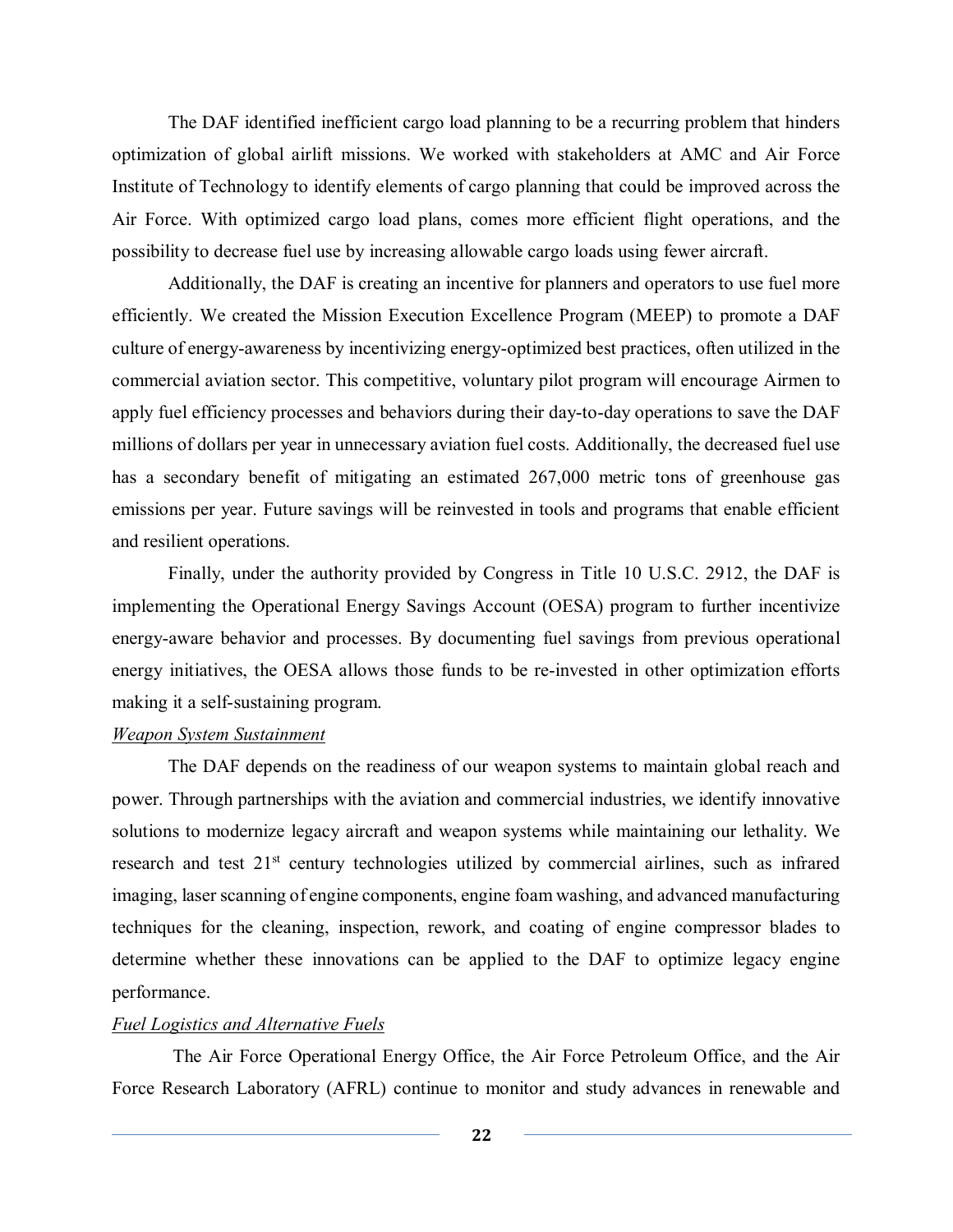alternative fuels to better understand their benefits and how they can potentially reduce the DAF fuel logistics footprint. Our research and analysis of conventional and alternative fuel certification processes, fuel additives, fuel transfer equipment, and fuel storage capacity, allows us to better identify logistical gaps and propose resiliency improvements to the jet fuel supply chain in energyconstrained environments, mitigating risk to the warfighter.

#### *Energy-Informed Wargaming*

We support the development and execution of DAF and joint-service wargames to analyze the jet fuel supply network in an energy-constrained environment and reduce operational risk to joint logistics. Through modeling and simulation tools, we increased our awareness of future energy requirements and the potential for fuel supply gaps, disruptions, and adversarial threats.

The results of the Air Force's Global Engagement and Long Duration Logistics Wargames, as well as the Joint Forces Energy Wargame, highlighted the criticality of energy distribution infrastructure and the necessity for energy planning across all phases of an operation. We continue to develop methods to analyze our strategic energy posture and the unique challenges in the Western Pacific and European theaters to inform infrastructure and capability investments.

#### *Acquisitions and Capability Development*

The DAF actively works to test, develop and field modern aerodynamic technologies on our legacy aircraft to reduce Department fuel costs. C-17 Microvanes, small fins placed on the aft fuselage of the aircraft to streamline airflow, reduce drag by 1%, saving roughly \$10 million per year in fuel costs. Additionally, simply adjusting the static orientation of windshield wiper blades on the KC-135 from horizontal to vertical is expected to save approximately \$7 million per year. Other technologies present opportunities to reap fuel savings and maximize tax-dollar utility.

Finally, the DAF guides acquisition policy to address operational energy requirements associated with new and major modification programs through the Energy Key Performance Parameter and Energy Supportability Analysis. We work closely with AFRL and Air Force Futures to push the technology envelope and help advance key disruptive technologies to maximize operational energy efficacy and outpace our competitors.